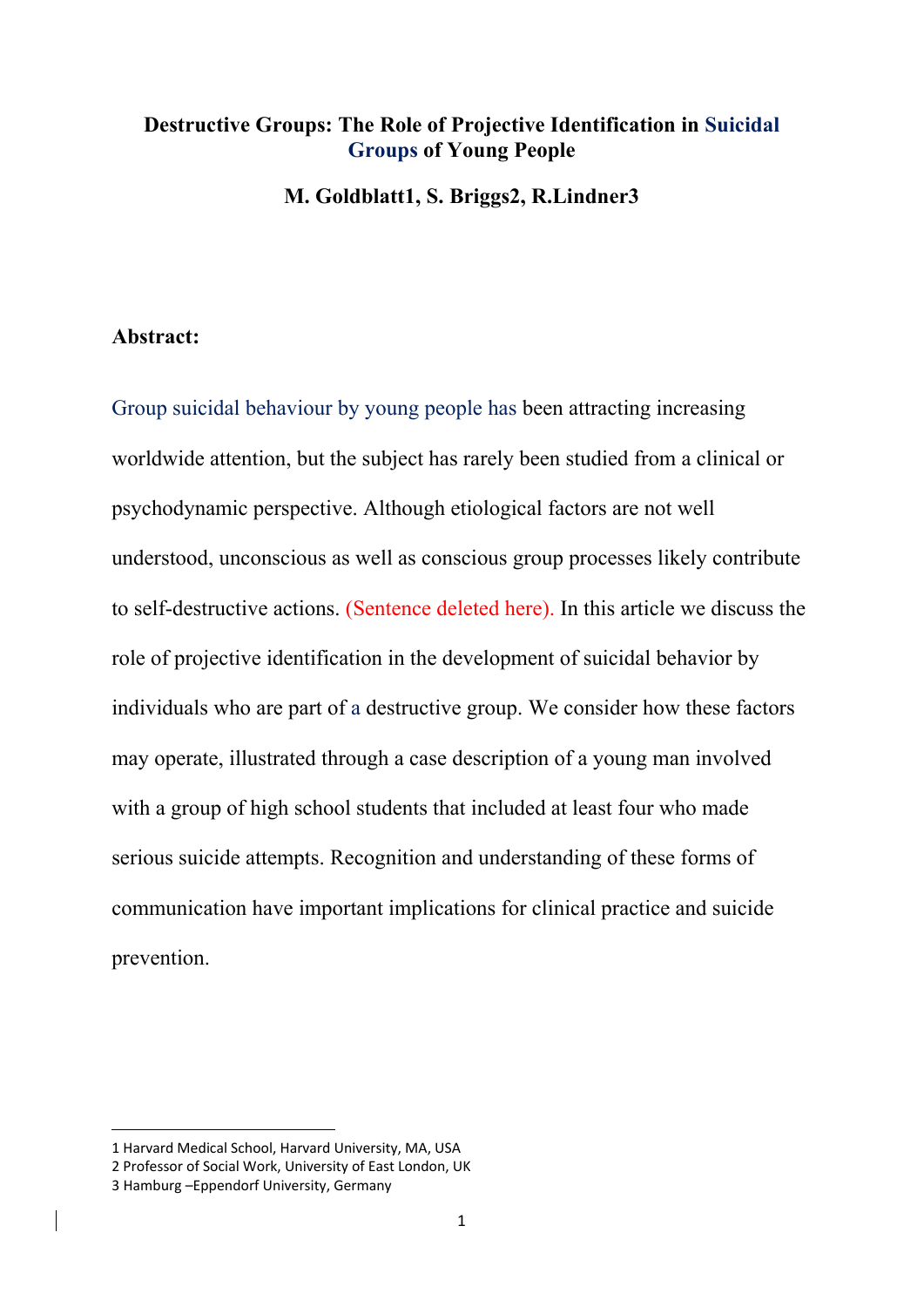**Key words**: projective identification, suicide groups, adolescent suicide, group dynamics, point cluster

# **Introduction**

Group suicidal behaviour amongst young people has received increasing worldwide attention following the recent spates of suicides in South Wales (Jones et al, 2013) and South Australia (Austin, et al, 2011). Considerable uncertainty remains about the mechanisms through which suicide and suicide attempts spread through groups of young people (Haw et al 2013). There is increasing attention to the role of Internet social media, which may contribute to an increase in this phenomenon (Austin, et al, 2011). Very little attention has been paid to group suicidal activity from a clinical perspective, though its presence undoubtedly creates an anxiety provoking set of conditions for the psychotherapist, and generates challenging questions technically, practically and ethically. In this article we explore the experiences of working in individual psychotherapy where it becomes evident, over time, that the teenage patient was one of four young people in his friendship group who were involved in suicidal behaviour. We describe this therapeutic experience and discuss the role of projective identification in group dynamics as observed in individual psychotherapy. As group suicidal behaviour has not been discussed in the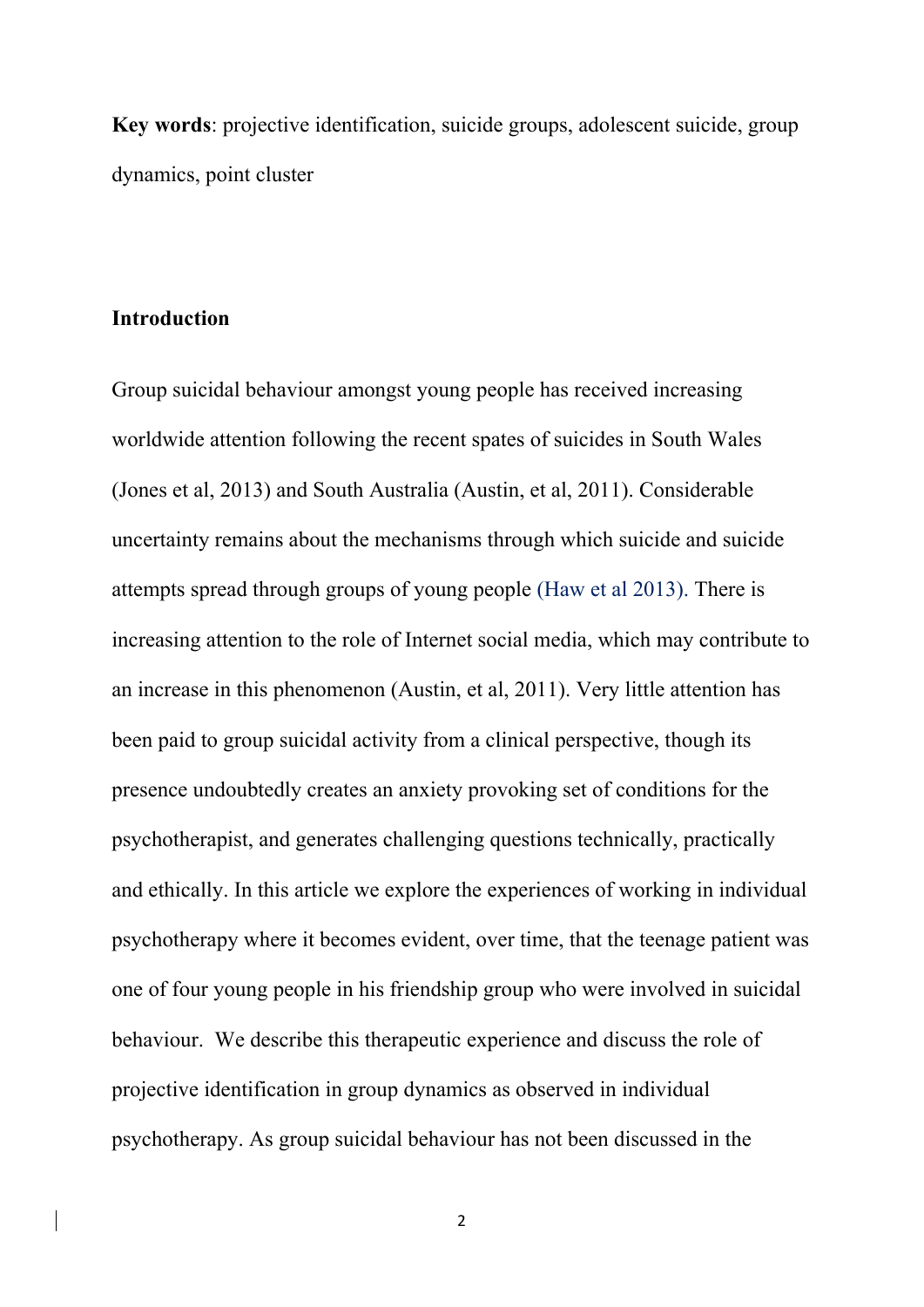psychoanalytic literature, we also briefly survey what is known, epidemiologically and sociologically, about such group behaviour.

 Group suicidal behaviour is usually discussed using the term 'cluster'. The occurrence of an unusually high number of suicides in a small geographical area or institution, over a relatively brief period of time, is referred to as a point cluster ((Haw et. al. 2013). Such clusters are thought to be rare but may occur more commonly amongst adolescents, affecting 1-5% of teenage/young adult suicides (Zenere, 2009). The connection between individuals in these clusters is not limited to close friendship groups, but may involve individuals who "share some connection, however fragile or self-perceived; they typically have not planned their deaths together" (Zenere, 2009, p.14). A point cluster is not synonymous with a 'suicide pact', which is a consciously made, joint decision by participants to die by their own hands. Suicide pacts are also thought to be relatively uncommon in adolescence (Zenere, 2009).

 Point clusters are differentiated in this terminology from 'mass clusters', which are typically suicides in response to an event reported in the mass media, such as the suicide as a celebrity. In mass clusters the increase in suicides occurs at a similar time, but in different places, and could now include group suicidal behaviour through social media. Since the publication of Goethe's (1774) "The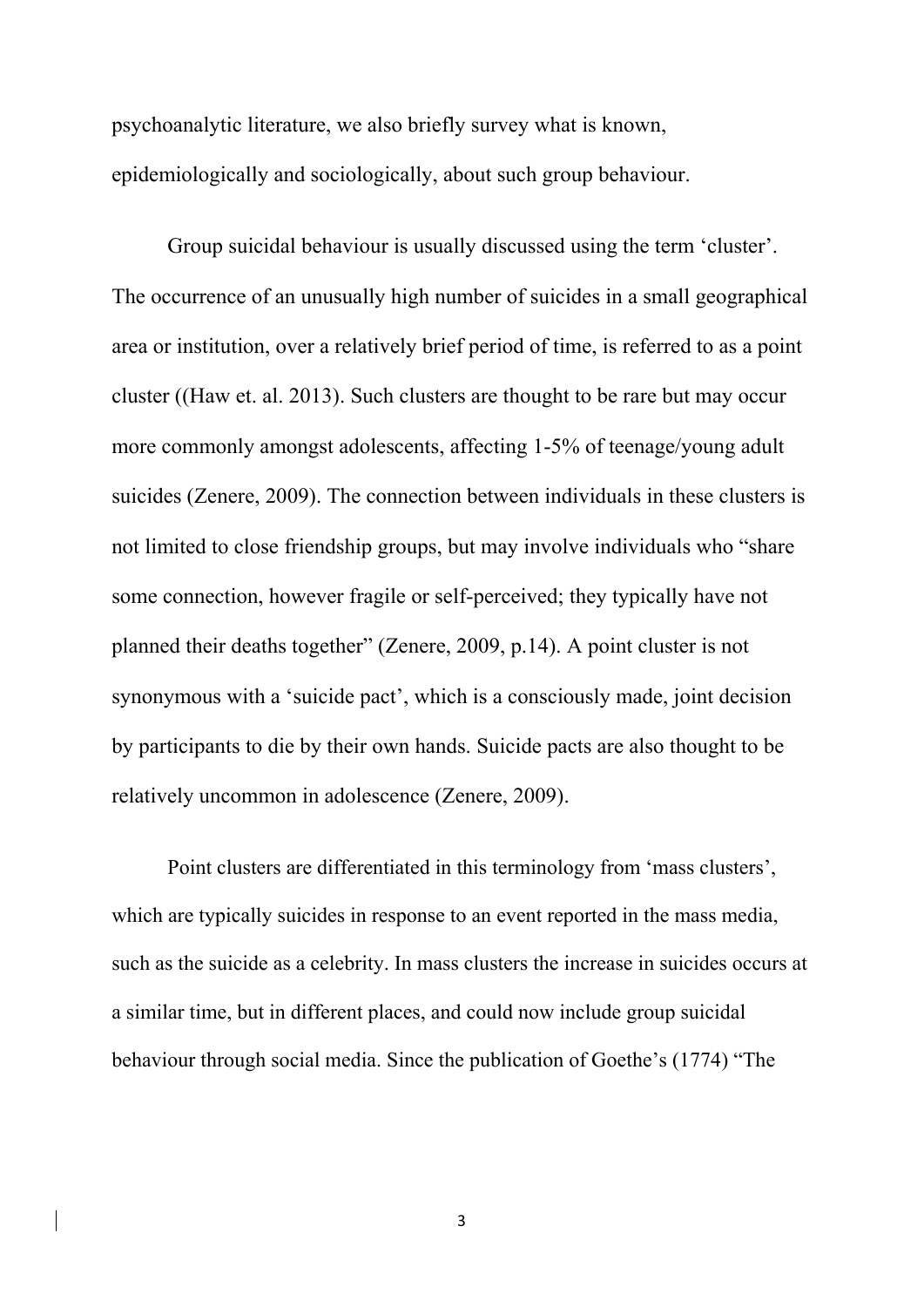Sorrows of Young Werther"4 it has been assumed that these 'copycat' suicides were due to contagion. The notion of contagion implies that something is transmitted, just as in the case of infectious diseases, between people without a strong apparent sentient connection with each other. However, contagion is only one of a number of potential explanations for how suicidal behaviour spreads in groups. The mechanisms of communication and influence remain unclear (Boyce, 2011). In a systematic review of the literature, Haw et al (2013) identified various psychological mechanisms that may account for the transmission of suicidality in point clusters. These include modelling (Bandura, 1977), priming (Berkowitz, 1984), imitation (Durkheim, 1897/1951), complicated bereavement (Johansson, Lindqvist, & Eriksson, 2006), homophily (Joiner, 1999), and assortative relating/susceptibility (Chotai, 2005). Identification with the suicide victim, a variation of Anna Freud's (1936) notion of identification with the aggressor as an ego defense, has been considered as a mechanism of communication between suicidal inpatients with psychotic illnesses (Sachs & Eth, 1981) and in 'copycat' suicides (Austin et al, 2011). Projective identification has also been suggested as an intrapsychic mechanism of suicide contagion (Tainminen, 1992), but this has not been further developed with regard to suicidal groups, though Shapiro (2009) discusses its application to groups more generally.

<sup>4</sup> Goethe's novel generated a fashion across Europe for imitating the eponymous hero, adopting his suicidal solution to the impossible realisation of his love for a woman who was betrothed to another man.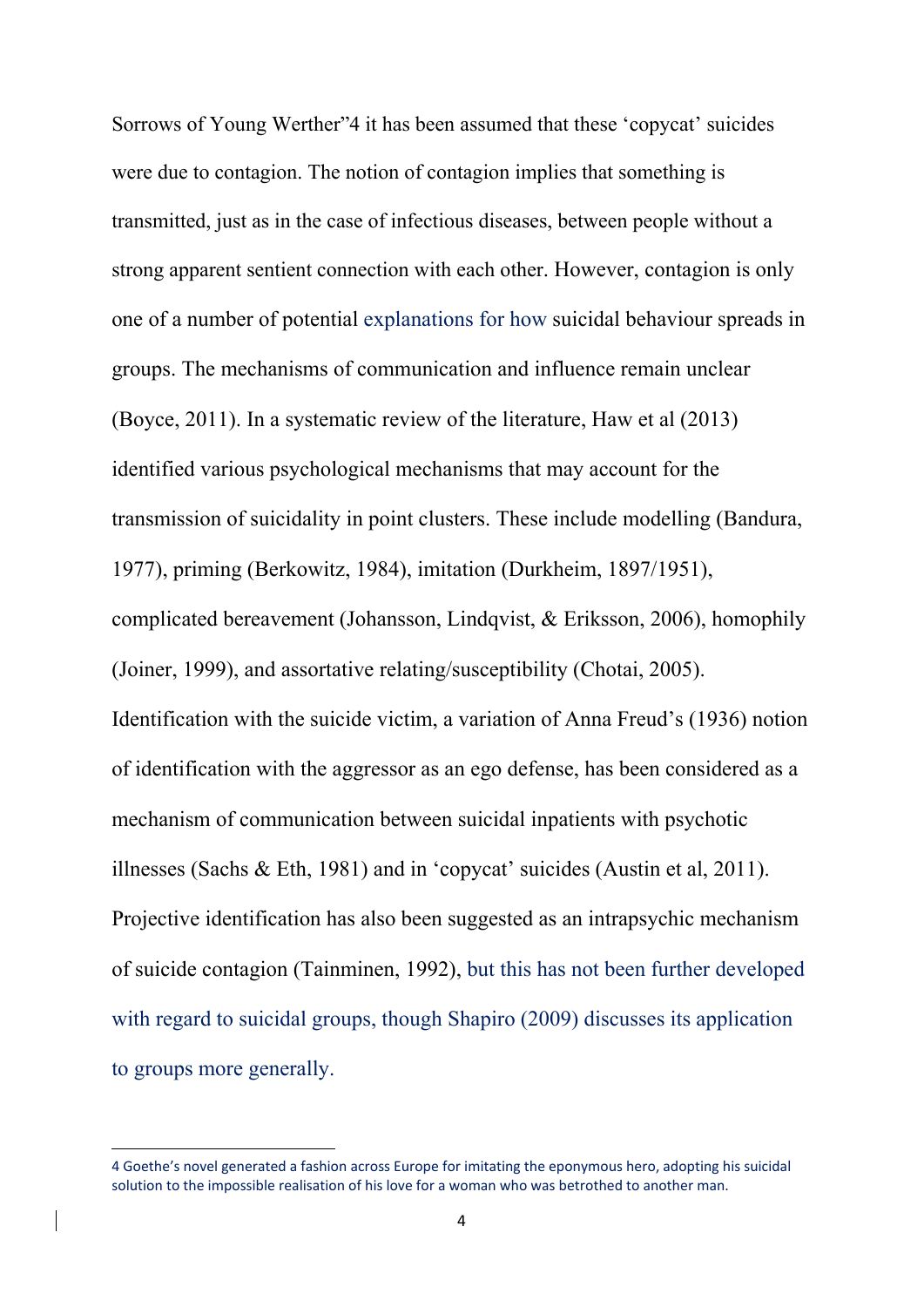In this paper we explore how the application of projective identification to destructive groups can offer a framework for understanding the communication of violent self-destructive processes between individuals in a suicide point cluster. As the term 'cluster' has a precise meaning and usually indicates a statistically significant increase in suicides at a given time and place, we will restrict ourselves to using the term 'group' in this article. Our focus is a friendship group of high school students. In other cases, including, for example, those widely reported as happening in South Wales, clear friendship ties between suicidal teenagers are sometimes not necessarily evident.

## **Projective Identification and Destructive Group Dynamics**

In this paper we take up Tainminen's (1992) suggestion that projective identification is a key factor in suicidal group dynamics. The concept of projective identification has been discussed in what is now a huge literature, with emphasis on both clinical and social applications. In clinical settings, there are many applications of projective identification; it has been described as "a form of adaptation, communication, defense, and creative expression that permeates the core of many psychotherapeutic treatments" (Waska, 1999, p.156). Melanie Klein's (1946), original formulation of projective identification was that it formed the basis of an aggressive object relation, an omnipotent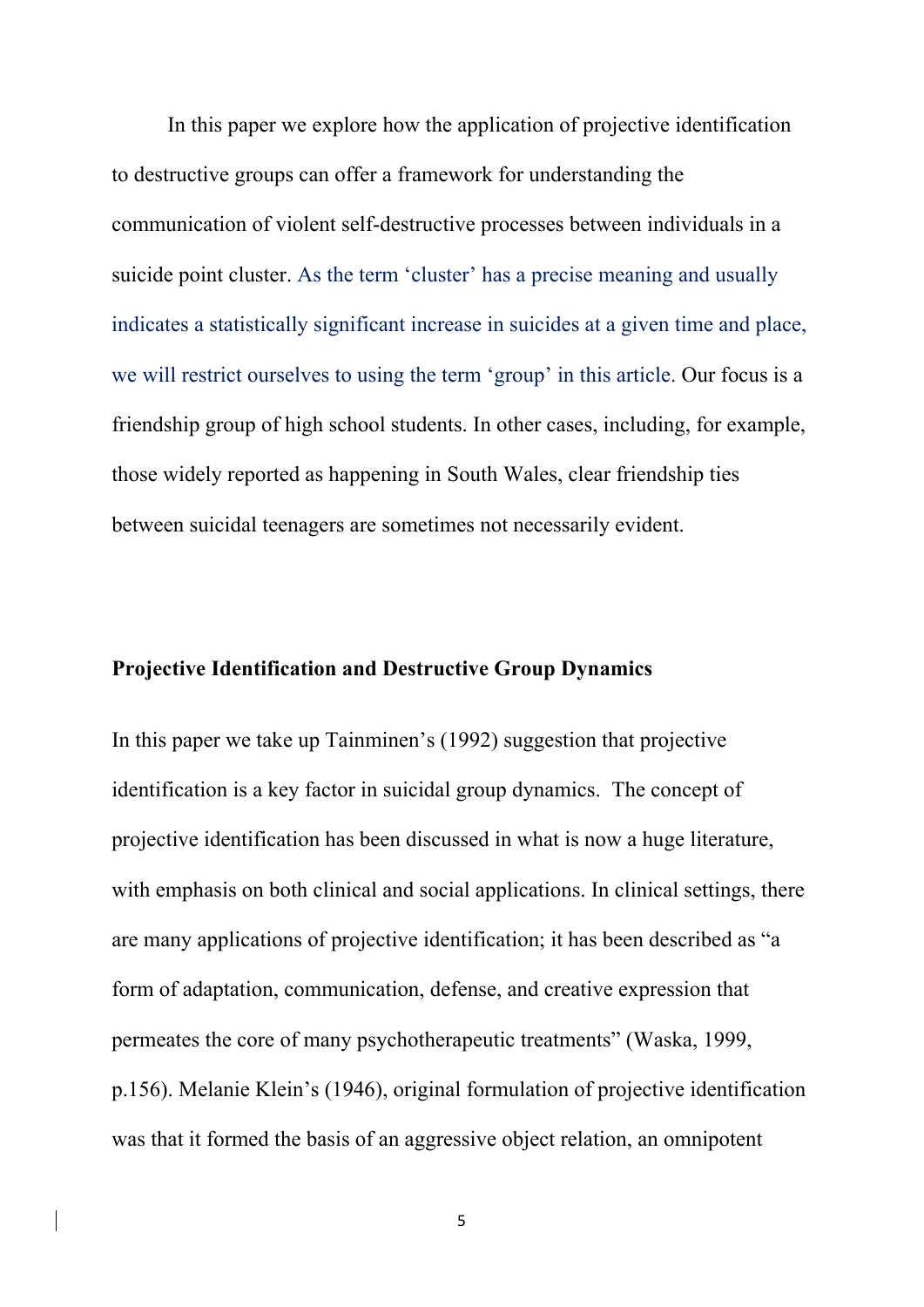phantasy in which (unwanted) aspects of the self are disowned and projected into another (originally the interior of the mother's body) as a primitive defense mechanism, in order to control her from within. Bion (1962) subsequently redefined and expanded the concept to include a more benign notion of projective identification as a communicative process; emotional experiences (in particular anxieties) that are felt to be too powerful to be internally managed are communicated to a (receptive) other, in an attempt to get responses that assist in understanding emotional experience and achieve self-regulation. Although similar and overlapping, these two formulations of projective identification contain important distinctions. In Klein's original formulation it is used with aggression and aims to obliterate the object, while for Bion the purpose is communication. At times, there may be a fine line between these two concepts; the more intense evacuative aspects of projective identification are usually considered as excessive, damaging to thinking and relatedness, and accompanied by a violent splitting of the object; while the more aggressive impulses behind projective identification can be thought of as communication of feelings that cannot be thought about. This aspect of Bion's extension of Klein's concept is particularly relevant to considering projective identification in suicidal individuals and groups, where anxieties can be particularly intense (Chabrol & Stzulman, 1997).

Projective identification has been widely studied for its operation in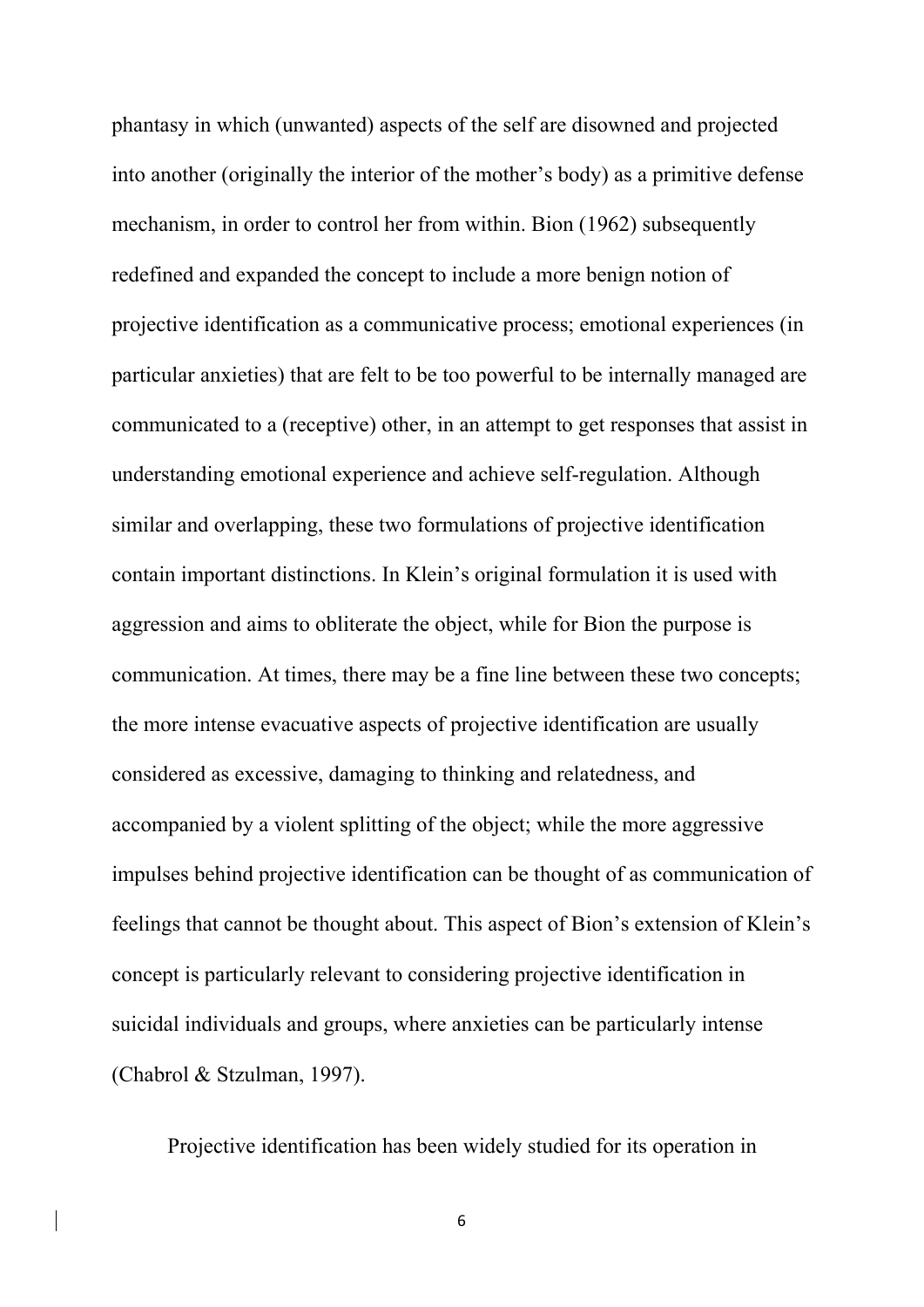social, organisational and therapeutic groups (e.g. Main, 1975; Young, 1992; Halton, 1994; Armstrong, 2005). Of particular relevance to this paper is the role of projective identification in adolescent groups, and thus in the process of adolescent development. In adolescence, the experience of growth and change involves fluctuating states of mind and diverse ways of relating to others. Adults commonly may be used as temporary recipients of projections, enabling containment of anxieties (Anderson, 1999, p.166). Peer groups play a significant role in aiding the process of separation and individuation, and as with all groups, "the psychic price of admission is to enter into that group's splits and projective identifications" (Young, 1992). Of course it is well known that intense friendship groups in adolescence and, indeed, throughout the life cycle, are likely to be characterised by projective identification. In adolescence, identifications with other group members are demonstrated through ordinary social behaviour, for example, by wearing similar clothes and following the same trends in music. Identifications may develop within the group such that "various individuals represent different aspects of each-others' personalities, ones that are desired or repudiated" (Waddell, 1998, p. 135). Projective processes in adolescent groups range in intensity and effect. They may be benign and helpful, for example, fostering the capacity to trust outside the family; or malevolent and destructive, where gang-like characteristics can "sanction the expression of destructive feelings and attitudes" (Waddell, 1998 p. 137). Waddell, emphasizes the flexibility of most adolescent groups, their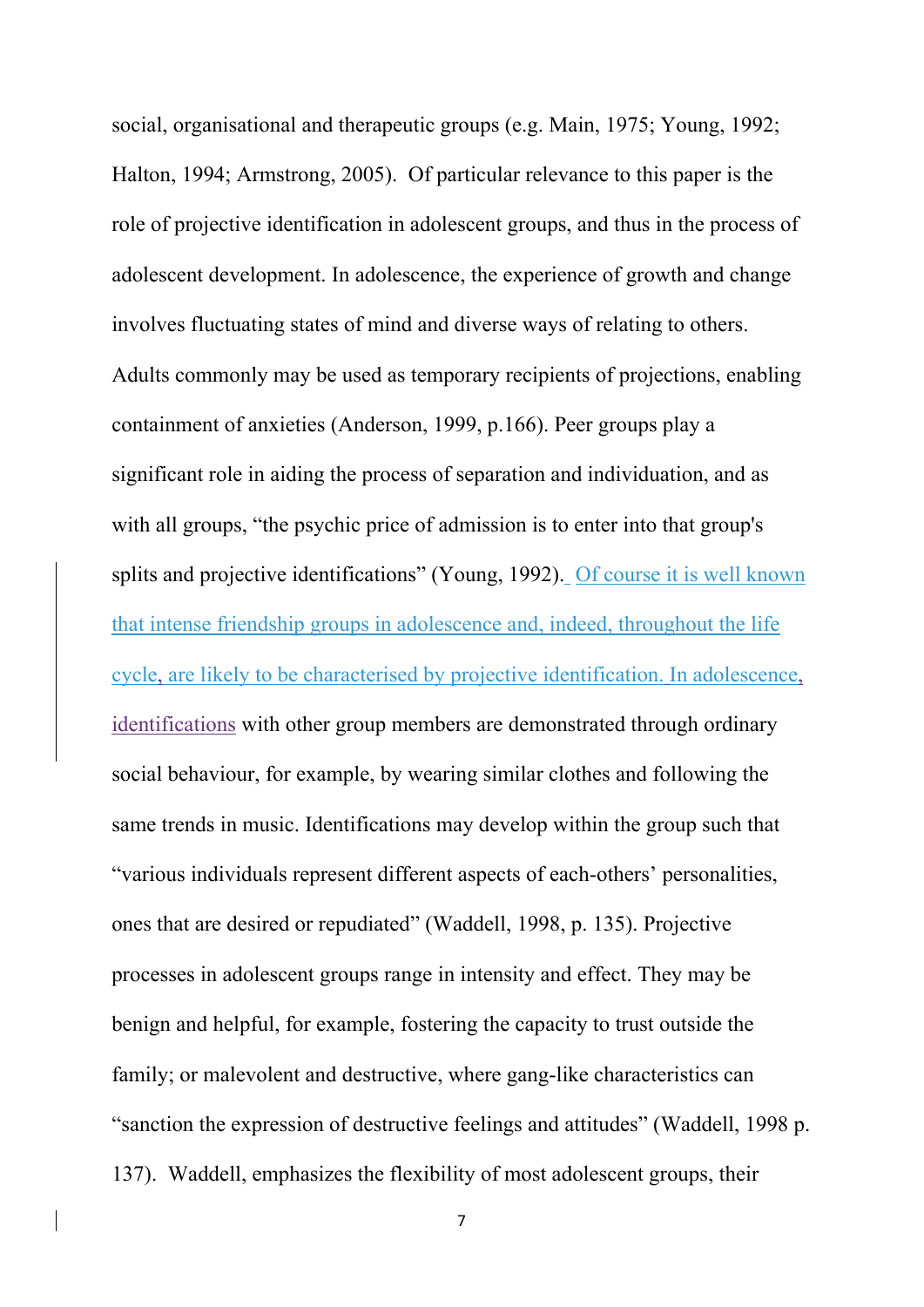capacity to move between more and less benign modes of relating, and refers to these oscillations as "groupings or gangings-up".

Though there are a number of ways of conceptualising group dynamics, the contrast between group and gang may be useful in distinguishing ways of relating in destructive peer groups, as the more destructive kind of projective identification is associated, in this view, with gang dynamics. The difference between group and gang dynamics (Waddell & Williams, 1991; Williams, 1997) are that in 'gang dynamics', the aim is to do damage (to parental objects) under the guise of protecting members through adherence to the powerful leader (represented as the 'Godfather' or cruel superego). This aim, of doing damage to the parental object accords with the view, expressed by many writers, notably Laufer (1985) that in adolescent suicidal behaviour, an attack on the parent (internal and external) takes place. In 'group dynamics', in contrast, members may hurt each other through competition or exclusion, but an underlying consideration towards group members remains present (if not always available), and the group does not primarily exist to hurt others (Williams, 1997).

 The development of either kind of association likely reflects the transitory needs of adolescent development. More consistent membership of a particular kind of 'grouping' or 'ganging-up' may also reflect an emerging high valency for "instantaneous involuntary combination of one individual with another for sharing and acting on a basic assumption" (Bion, 1961 p. 153) through the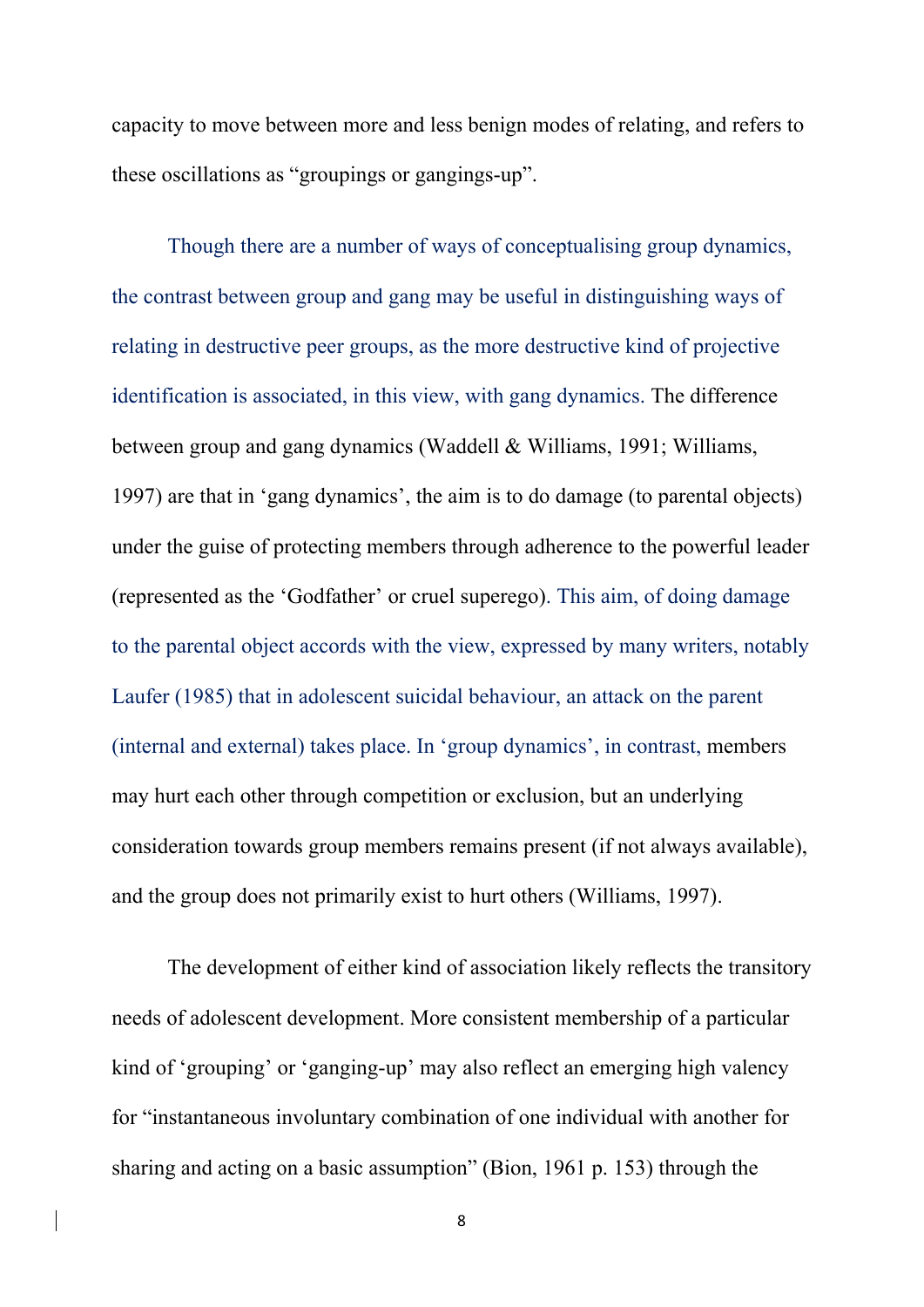collective use of projective identification. Bion's idea of valency provides a way of conceptualizing "how collusive, shared group phenomena such as scapegoating, and emotional contagion are rooted in the collective use of projective identification" (Clarke, 2001). In adolescence, individuals with a shared, high valency for self-destructive solutions to the pains of separation and growth, and a propensity to feel hurt and misunderstood in relationships with significant others, can get to share a fantasy of resolving the problem through violent projective action. For example, in an inpatient unit, a group, or, rather, 'ganging-up' of adolescents was observed getting into a frenzied competitive state about the extent to which their parents would feel remorseful after their suicides (Author, 2008a). Projective identification is, therefore, an important, multi-faceted concept with relevance for adolescent suicidal groups. To explore how these processes might operate in these groups, we present a case discussion of a young person treated in psychotherapy, after a suicide attempt and whose peer group was involved in suicidal behavior. We first present a detailed account of the case, and then we assess how it relates to this theoretical discussion.

**Case report:**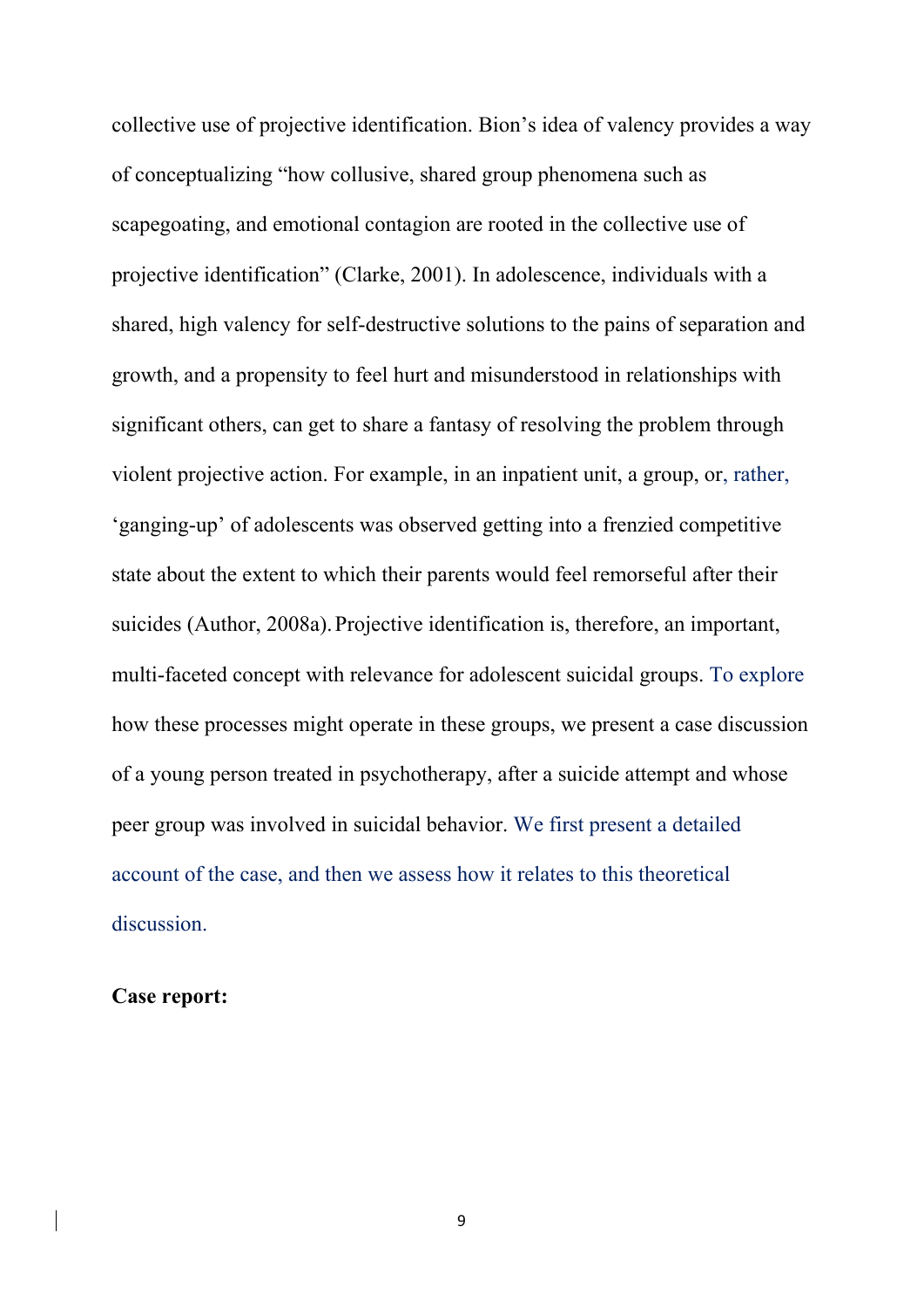Sven<sup>5</sup> was an18 year old male who made a serious suicide attempt shortly after the start of his final year in high school while he was interviewing for university at his old hometown. Following initial stabilization he was treated in intensive outpatient psychoanalytic therapy that lasted for 9 months before he terminated and went off to college. During this time at least three other young people in his immediate cohort at school were involved in suicidal behaviour and this discussion will include references to suicide attempts by two of these peers.

## *Personal History:*

Sven says he was a happy child, involved in sports and schoolwork and had a good relationship with his siblings and friends. His parents divorced when he was 5 years old, and his father left their hometown. He appeared to have adjusted to this loss. However, when he was 15 years old his mother began a romantic relationship and decided to move out of state to be with her new husband. Sven was enraged and protested at first, but when he was unable to have any effect on mother's decisions he felt helpless and vowed: "I'll do anything not to move, I'd rather kill myself". He moved to their new home in a chronic state of rage, and thought constantly of how and when to kill himself.

<sup>5</sup>All names and identifiers have been changed to preserve confidentiality.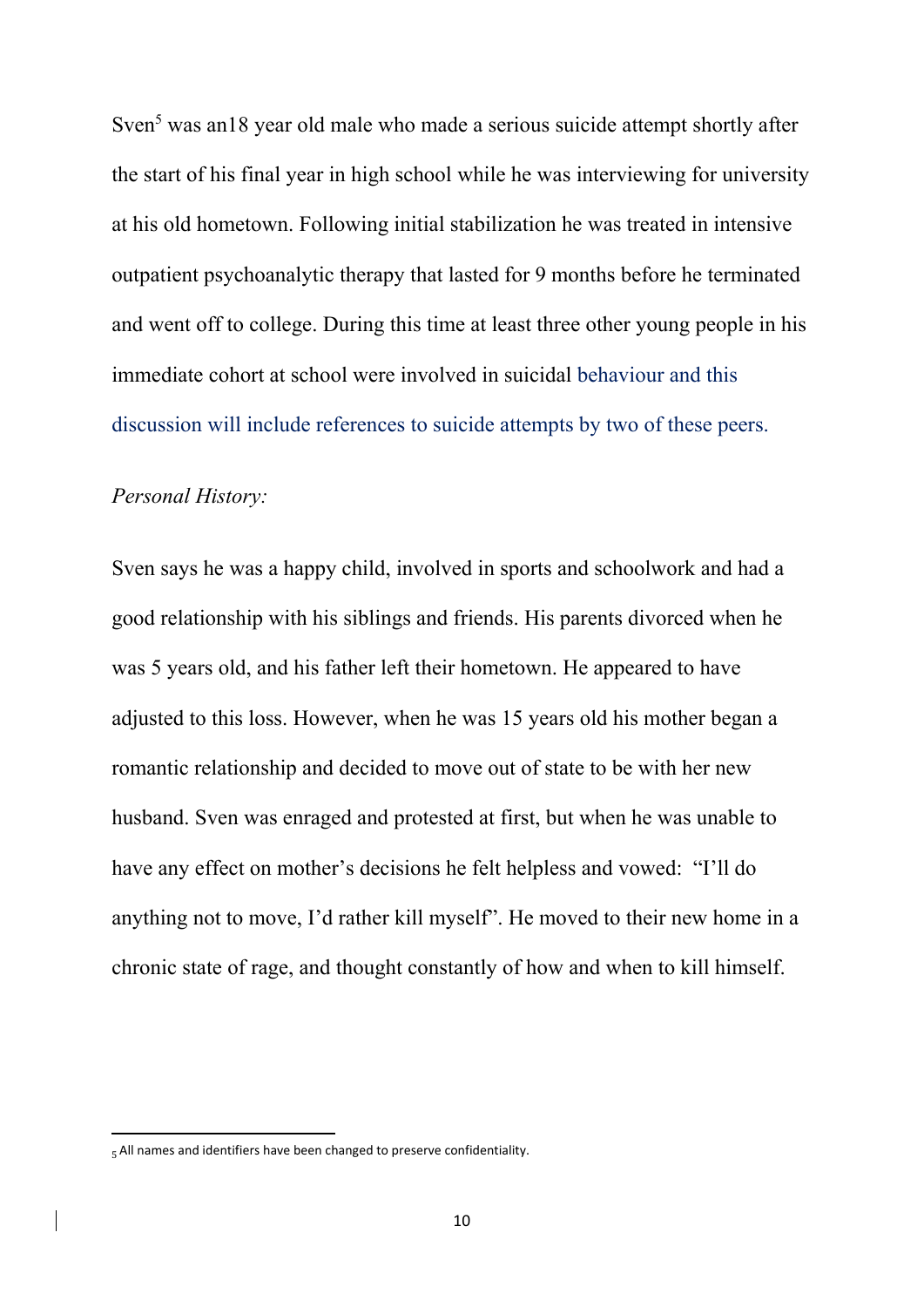Over the course of the next three years in his new high school Sven made little effort in his schoolwork, and formed just a few superficial friendships, mostly based on being in classes together. His social life was quite restricted, and he spent most of his time playing games on the Internet. One of his friendships was with Eric, a charismatic youth who was involved in a turbulent relationship with Kamina, a girl in their class. Sven would ride the train each day to school with Kamina, and he heard about her relationships. He felt they were getting close.

 Soon after the start of his senior year in high school Sven and his classmates went on a school weekend camping trip. During this time there was some distress involving Eric and Kamina. The next week, Sven travelled with his mother to interview for university placement, for the following year. Sven felt the interview went well. He decided that night to kill himself. He overdosed on pills that he carried with him for that purpose. The next morning his mother had difficulty waking him and took him to the Emergency Room which resulted in his being hospitalized.

 During the hospitalization it was discovered that Eric had revealed to Sven his own plan to kill himself. On the day that Sven was leaving town for the college interview, Eric told Sven that he had just overdosed. Although he knew of Eric's serious suicide attempt, Sven decided not to tell anyone about Eric's dire situation. He turned off his own cell phone and left town. He decided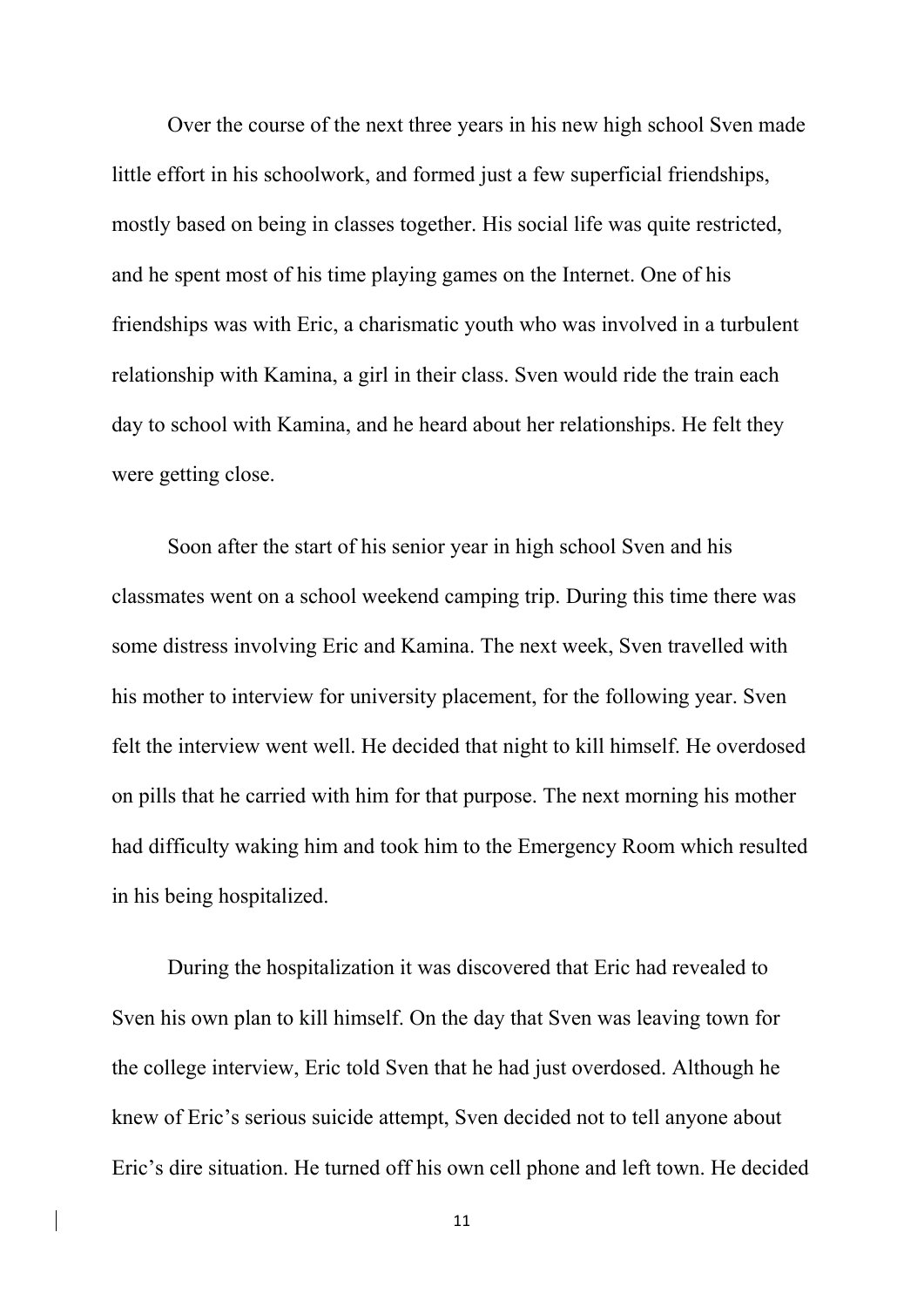at that point to end his own life. He truly intended to die, and regretted surviving, saying, "I suppose it doesn't matter much". Sven appeared indifferent when he was later told that Eric had survived his suicide attempt.

 Following their suicide attempts, Sven and Eric were each separately offered individual psychotherapy. The school was actively involved in monitoring their compliance with treatment but no counselling or clinical input was offered from within the school. The setting was thus one in which there was an emphasis on individual treatment with no overall coordination. Although Sven and Eric's suicidal behaviour was known to the school, very little was known about the involvement of other students in this process. The gradual emerging of information and unfolding relationships was a feature of the difficulties faced in managing these situations. These issues are addressed in a separate paper.

#### *Psychotherapy*

Treatment focused on Sven's internal experience of feeling socially isolated and withdrawn. He said he tried to be neutral, to avoid affective experiences, in order to diminish his feelings of hurt, shame and rage; affects which were initially stirred up by his mother's decision to remarry and move their home. Sometimes the isolation of affect worsened to a feeling of depersonalization or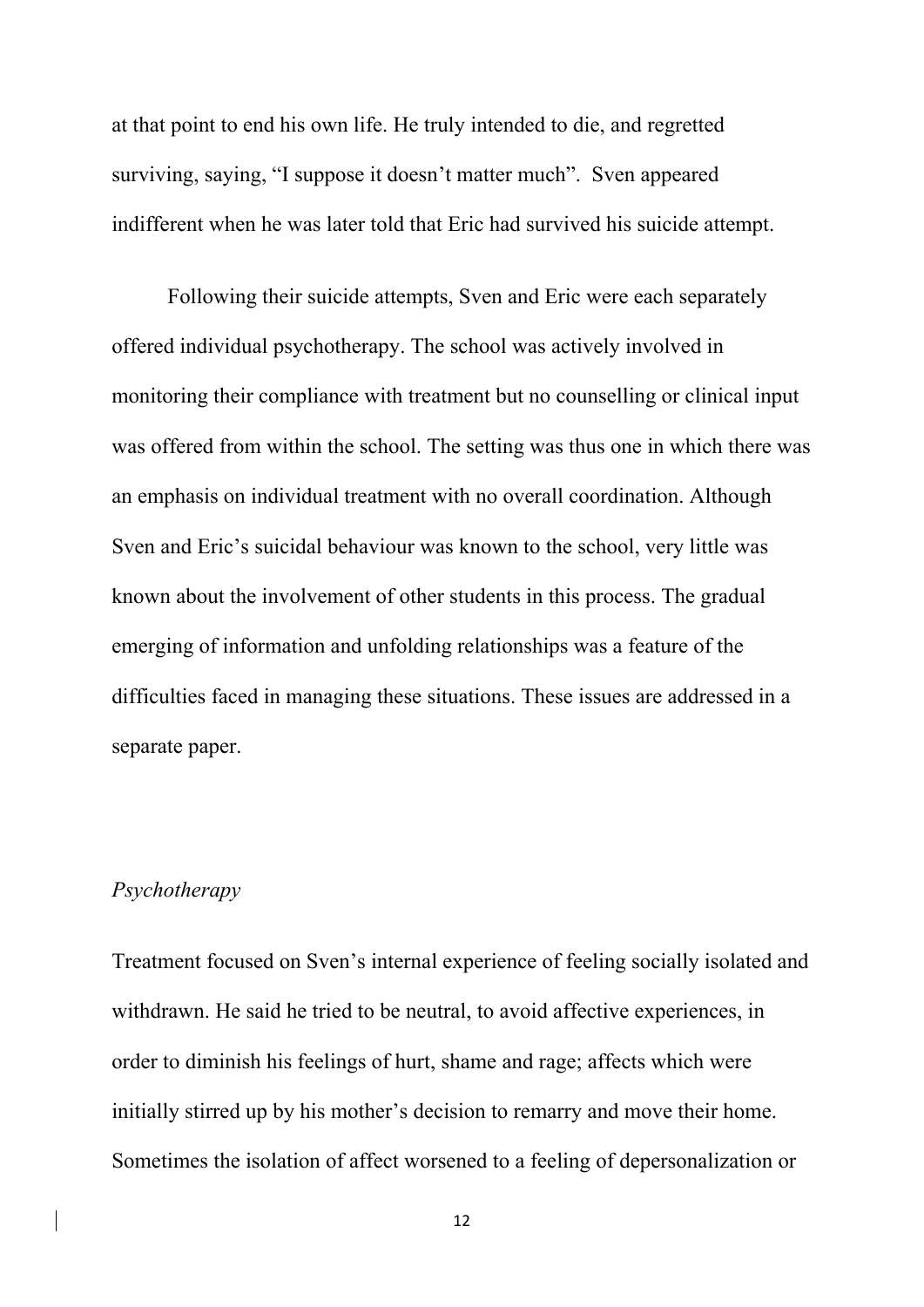dissociation. Sven's goal was to get through his final year of high school and return to his old hometown for university where he could live a fantasy life free of outside disturbance. However, he made no efforts with his schoolwork and fell further and further behind, thereby jeopardizing his graduation and entry into university.

 Faced with his neutrality and indifference, I tried to take an active stance, in order to help explore his inner experience of home, school, mother, and friendships. An active stance has been shown to be an effective approach when working with suicidal patients (Author 2008b; Weinberg et al., 2010). However, here it caused Sven to dig in his heels and left me feeling frustrated and confused. He experienced me as intolerably intrusive and became even more withdrawn and fell further behind at school. It was possible to surmise that Sven was projectively inviting an active approach – which he could then reject. Even after I realised what my active stance was causing, I still found myself pulled into it, despite my conscious awareness that I did not want to be actively asking about homework or school performance. I was thus being "manipulated so as to be playing a part, no matter how difficult to recognise in someone else's phantasy" (Bion 1961, p.149). When I was finally able to tolerate his indifference and potential failures and his projections of confusion and frustration, I found he became more able to tell me about his internal experiences. He was able to acknowledge that his indifference was a way of trying to control overwhelming feelings of rage, shame and hurt.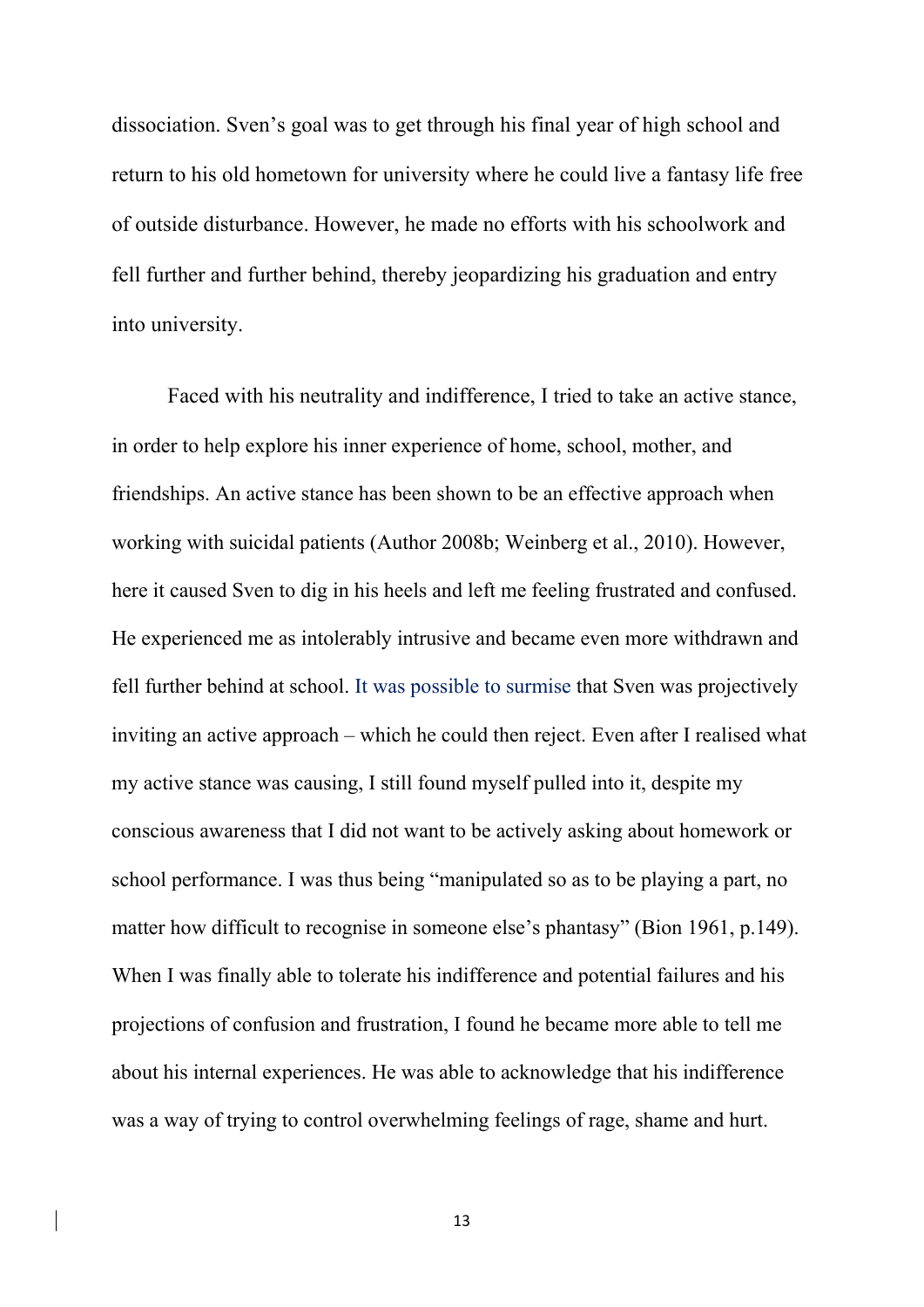At about 3 months into treatment, as the Christmas vacation drew near, it appeared that Sven had become somewhat more involved with his classmates and seemed to be quite popular, despite his avowed indifference. In psychotherapy he began to discuss the events that led up to his suicide attempt at the end of the summer. He revealed that although Kamina was Eric's girlfriend, Sven felt that he had gotten close to her and in fact, they had begun a sexual relationship. Sven felt unbearably guilty because Kamina ended her relationship with Eric over the weekend of the school camping trip. He couldn't understand why Eric confided in him and treated him like he was his best friend. Twenty-four hours later Eric overdosed, and 24 hours after that came Sven's own suicide attempt.

He perceived my counter-transference concern for his commitment to schoolwork as acting like his overly intrusive mother. Sven needed his space, and would do almost anything to get it. As I became less questioning and more empathic, Sven also revealed that he had formulated suicide as a way to get some distance from a mother whom he perceived as overly involved, and from whom he could not have his own space to think, feel or have fantasies. Later in the therapy, when he was more able to share his thinking, he told me about how he set rules for himself and others: "Two rules I try and hold myself to. (1) Don't spread information that you don't want spread. (2) Don't Lie. I really dislike lying. I've found clever ways to avoid the truth. I don't lie except to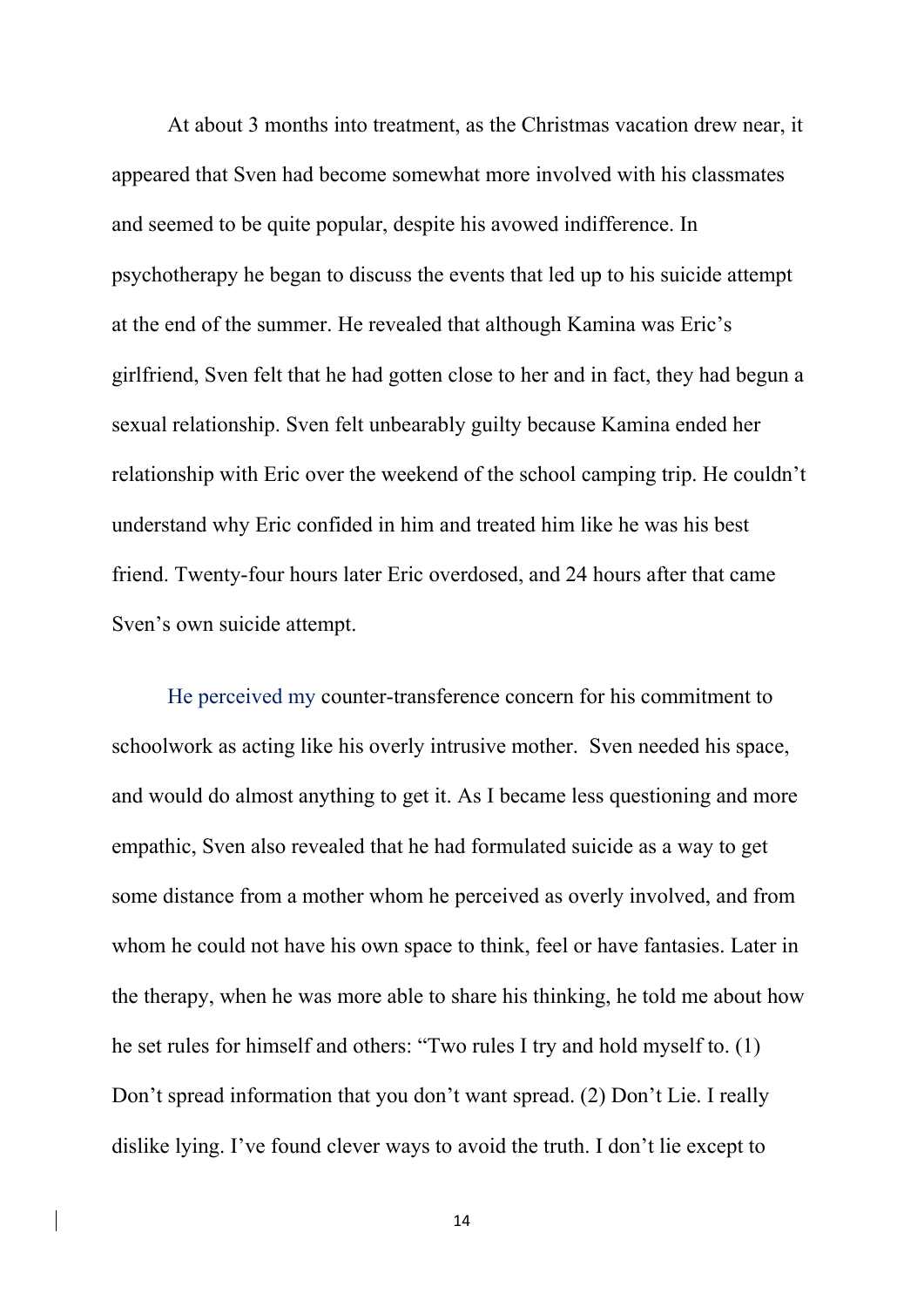preserve rule number one". An important consequence was: "if you can't follow Sven's rules then you get silence. If you get too close you're going to find yourself far away". This ideology of keeping unwanted feelings and relatedness at bay was a key feature in his therapy, projecting powerfully into me all responsibilities for emotional contact, intimacy and shared understandings.

 As the Christmas vacation approached, I recognised the difficulties of the upcoming separation and suggested several ways to remain in contact over the break. Again, Sven rejected my active interventions. After the break he did not want to return to therapy. Fortunately, school insisted that he remain in treatment in order to continue attending classes and graduate. So, he returned for regular psychotherapy, even though mother felt he should be decreasing his visits, and move on to other interests. Once again, Mother felt overly intrusive and antagonistic to treatment. On his return to therapy Sven's symptoms of withdrawal and dissociation were worse. He was not actively suicidal, but appeared distant, monosyllabic and he felt hopeless about change.

 As regular sessions followed, Sven's mood and functioning gradually improved. At about 5 months into treatment Sven spontaneously raised the issue of suicidal behaviour amongst his peers. He described an incident at school where noticed that Eric's phone indicated "message waiting". Eric had tossed it down and would not look at it until after school. Sven thought it might be from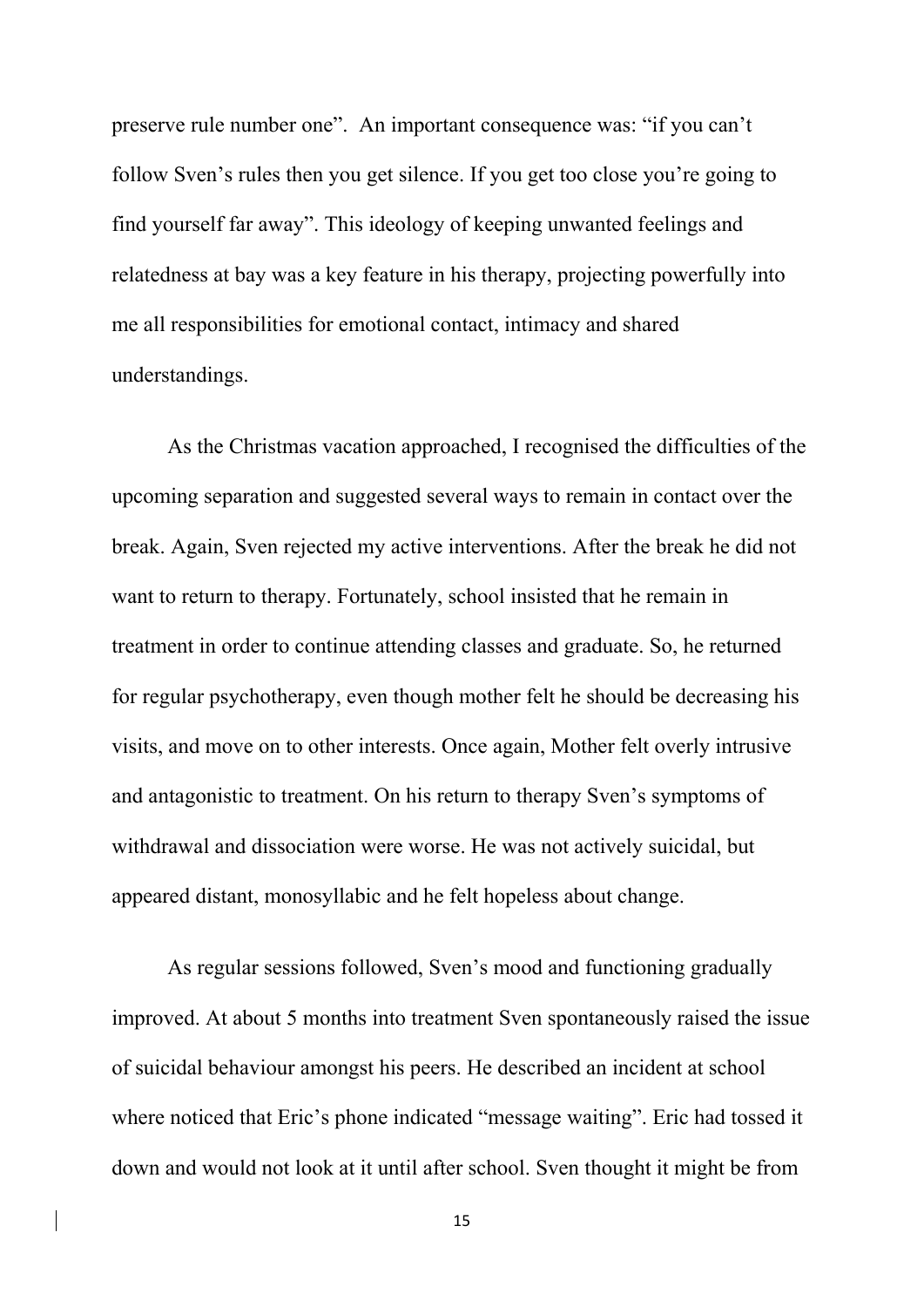Trish, a girl in their group who had been looking distressed. Sven picked up the phone, listened to the message, and discovered that in fact it was from Trish. She was in the midst of a suicidal crisis. She was home alone, taking a deadly amount of medications. Sven jumped into action. He rallied his group of friends to inform a teacher, call Trish's parents and jump in his car to drive out to her house about an hour away. They arrived to find Trish passed out. Sven called the ambulance and her parents. He comforted another girl in the group who was having a hard time dealing with this suicide attempt. The next day, in his therapy session, Sven acknowledged the difference between his reaction this time and following Eric's suicide attempt in the summer.

## *Session Transcript:*

Sven: It's a pretty drastic change, and I don't even know Trish that well.

Therapist: What's different for you?

Sven: I'm not suicidal anymore. It's a different mindset. Trish's reasons for suicide were stupid. She thought all her friends hated her, which is not true. She was basing her decision on faulty logic.

Therapist: You could recognize that.

Sven: Yeah

Therapist: What's different about the suicidal and non-suicidal mindset?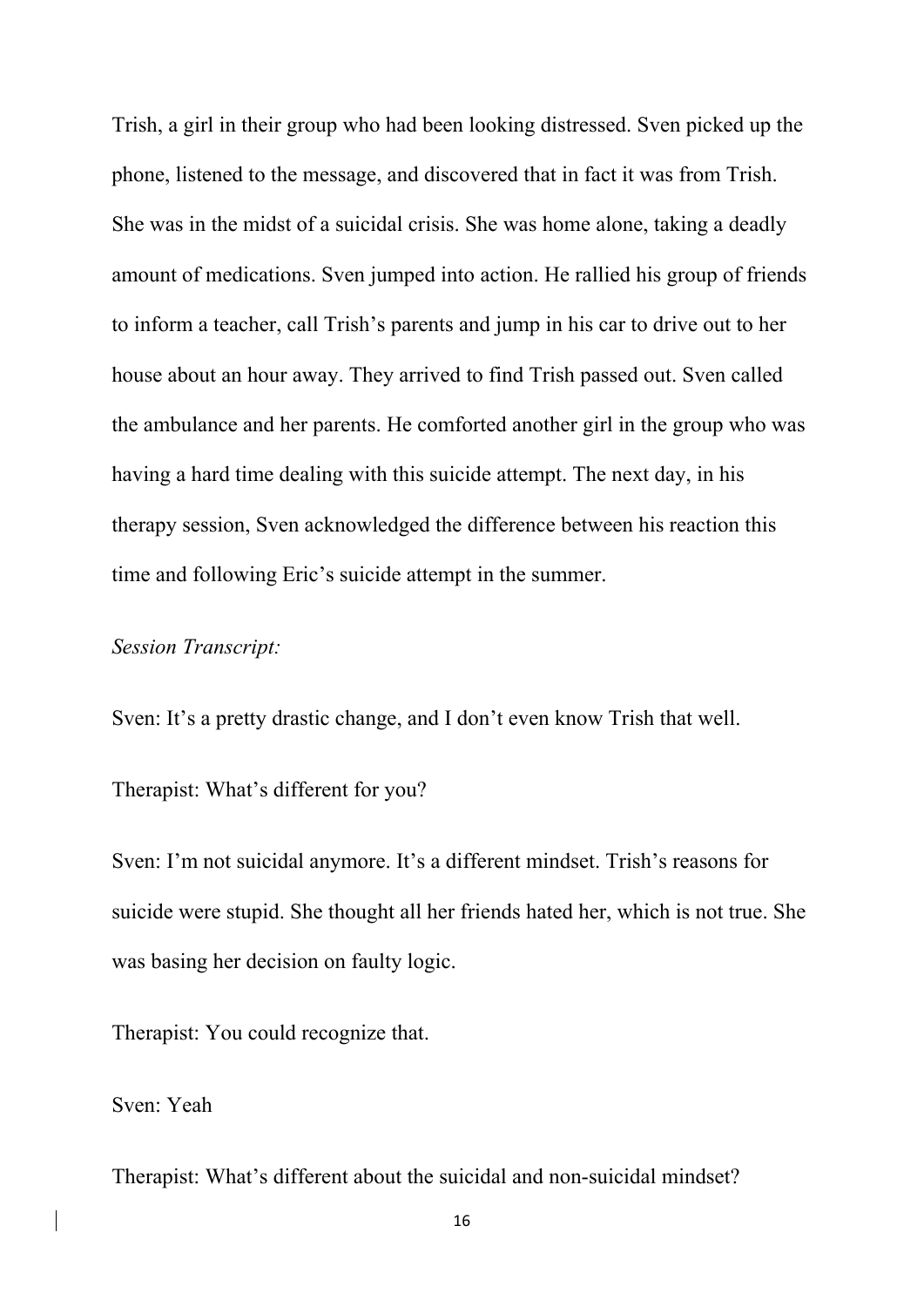Sven: If I'm going through life assuming I'll end my life soon, then I don't care to put any effort into anything. I don't care about anything. Sure, it will cause stress, but there's no reason to avoid that. Whereas if I'm not planning to end my life, there's no reason for her to go through with that. She's decent. If I'm thinking it's not a bad choice for me, then it's not a bad choice for her. With Eric – I just wanted to respect his decision. This time though, I felt pretty good because I handled things really well. Her parents thanked me. I handled it in a mature way. I spoke with Trish's parents and Eric's parents and that felt mature.

Therapist: Where did this maturity come from?

Sven: Hard to say. I was thinking why is this different? If I were to talk with you it would be strange to tell you that I had acted the same as I did with Eric. That I turned off my phone and pretended I didn't care. It's not that you would think this is what I should or shouldn't do. It's how I would I tell you about it? How would that conversation go?

 This session marked a point of therapeutic change, acknowledged by both patient and therapist. I was aware that something has changed, but was unclear what. By my questions I hoped to clarify Sven's state of mind and his perceptions. I found it reassuring (and probably, so did he) that he was no longer suicidal and that something had changed in his thinking process. As Sven describes the switch between the suicidal and non-suicidal mindset, I felt a relief associated with the lifting of a huge weight (the unspoken suicidal threat)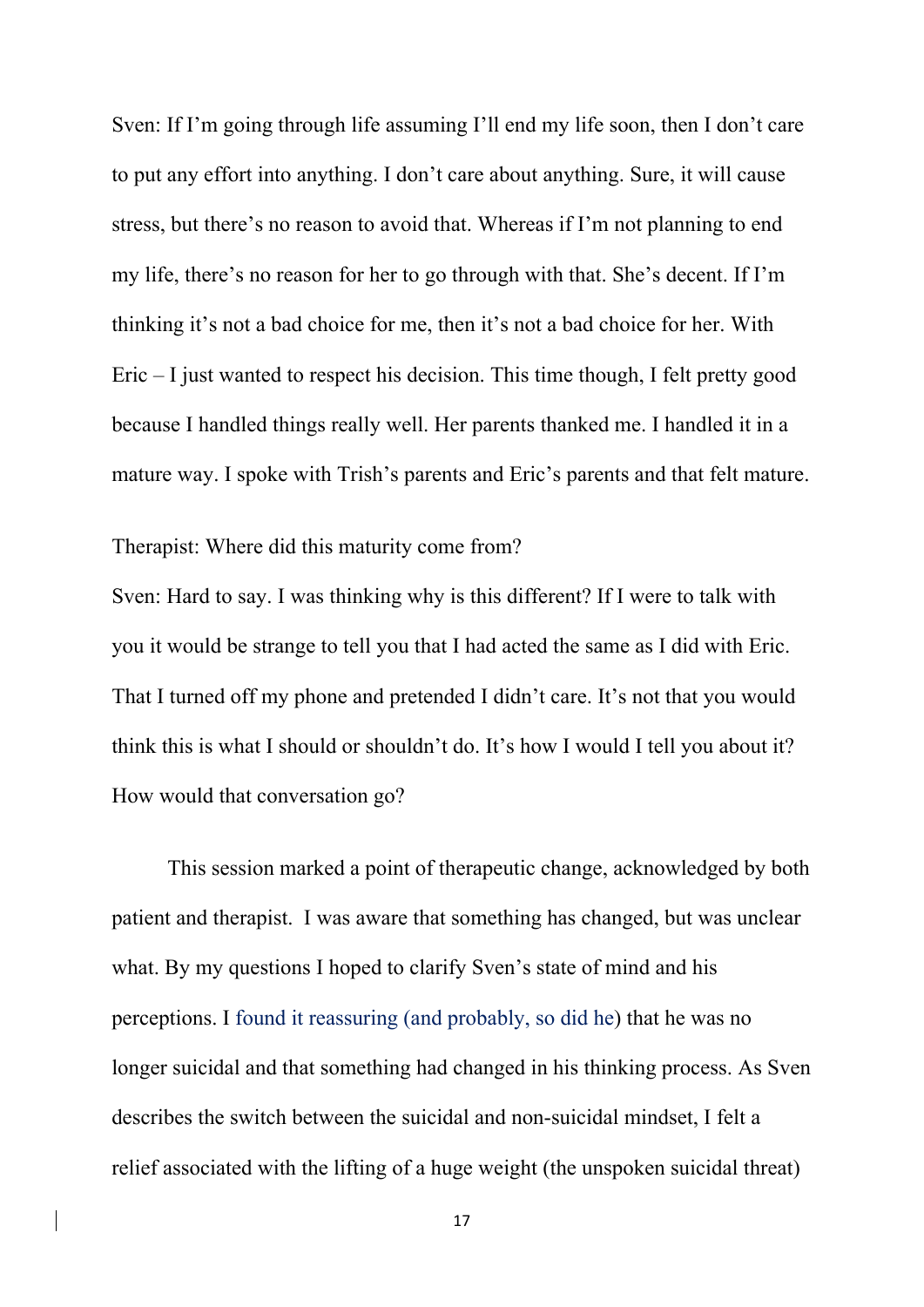that Sven has lived with for so long, and which I too had come to bear. Sven seemed to imply that at the time of Eric's suicide attempt, he and Eric shared a morbid sense of destructiveness, passed between each other. Unlike his switching off from Eric's problems, with Trish's suicide attempt Sven was mobilised to help her with her 'bad feelings' and not to try to escape from them. Of course the dynamic between Sven and Trish was very different from his relationship with Eric, with whom he was rivalrous over Kamina. My sense of relief (where did this maturity come from?) is reflected in Sven's answer, that basically he is now aware (even consciously) that there is a significant other in his world, who is involved in the process of managing his inner life.

I felt transiently relieved, but I found I was fearful of further destructive projections. The fragility of the change appears in the tentative way Sven acknowledges the importance of the therapeutic alliance. When he says, "If I were to talk with you it would be strange to tell you that I had acted the same as I did with Eric, that I turned off the phone and pretended I didn't care", he is able to recognise, with some hesitancy, and a certain distancing ('it would be strange') his awareness of a truthfulness in the therapeutic relationship and an internalisation of the importance of the relationship, in which he is separate from and not invasively fused with his therapist, as occurred in the maternal transference.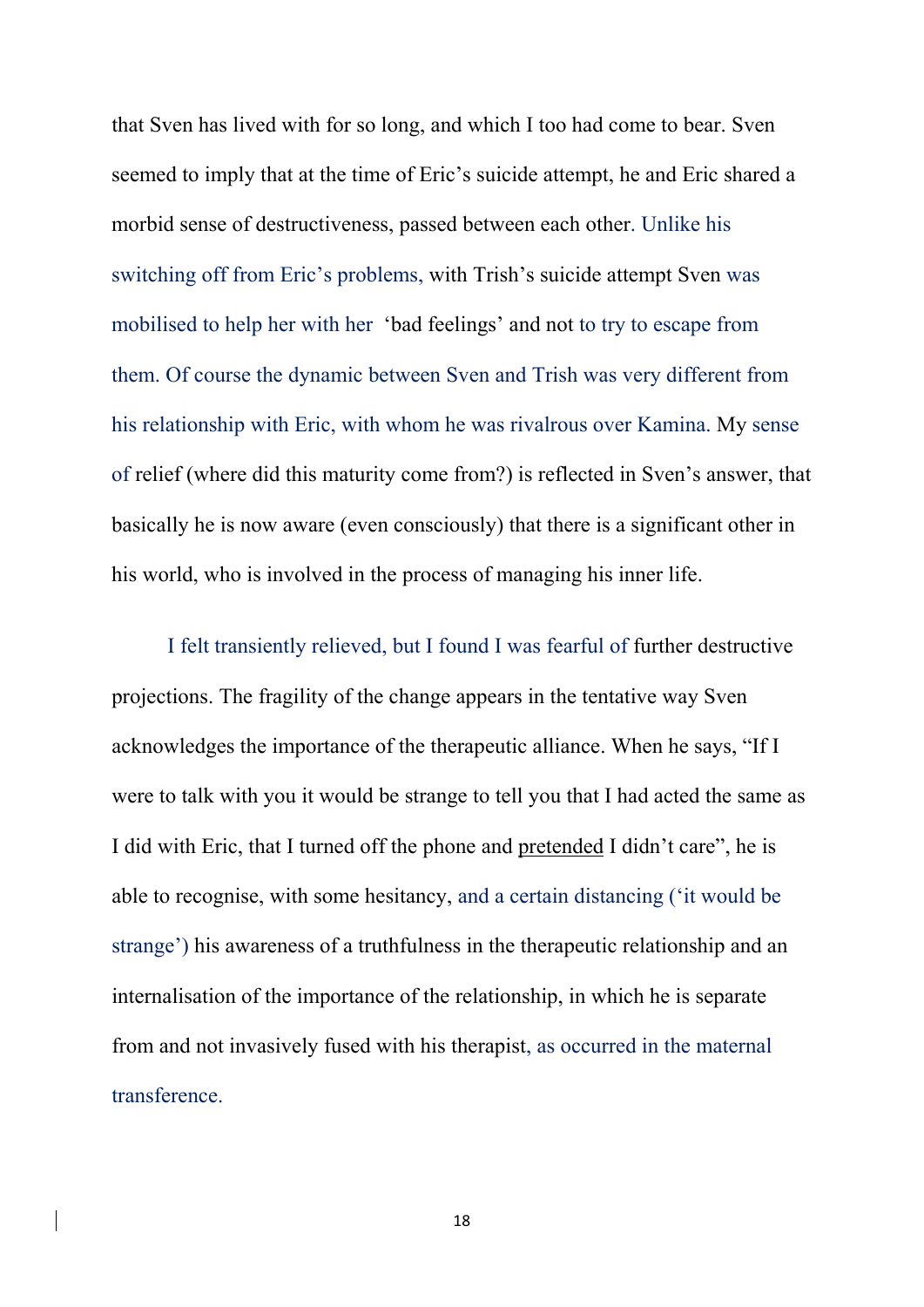At the same time, I was becoming more aware of the other dangerous players in Sven's world, and their effects on me. Countertransference fears for the safety of Trish, Eric, Kamina and possibly others made me want to take action to ensure their safety. However, along with this anxiety came a sense of helplessness and confusion; I felt torn between therapeutic confidentiality and a felt responsibility for the members of Sven's friendship group. My sense of confusion and helplessness is in marked contrast to the clarity with which Sven describes his 'mindset'. It may be, on reflection, that in addition to the complex external situation, the feelings of confusion are projected into me by Sven to allow him relief from the contradictions in his position, and the threat that a therapeutic relationship presented to his 'rules' through opening up levels of meaning and shades of grey in relationships, and the accompanying emotions. I imagine that after many years of hostility and rage against parental figures, to find a different relationship with someone, with whom he possibly wished to identify, might be experienced as confusing. It seemed, therefore, that I needed to be watchful about the feeling of relief from suicidal anxiety and whether destructive behaviour would resurface in other members of the group. In that moment I felt the relief from suicidal anxiety to be encouraging; subsequently in the therapy, and on reflection, the anxiety for other group members and my confusion became equally important factors.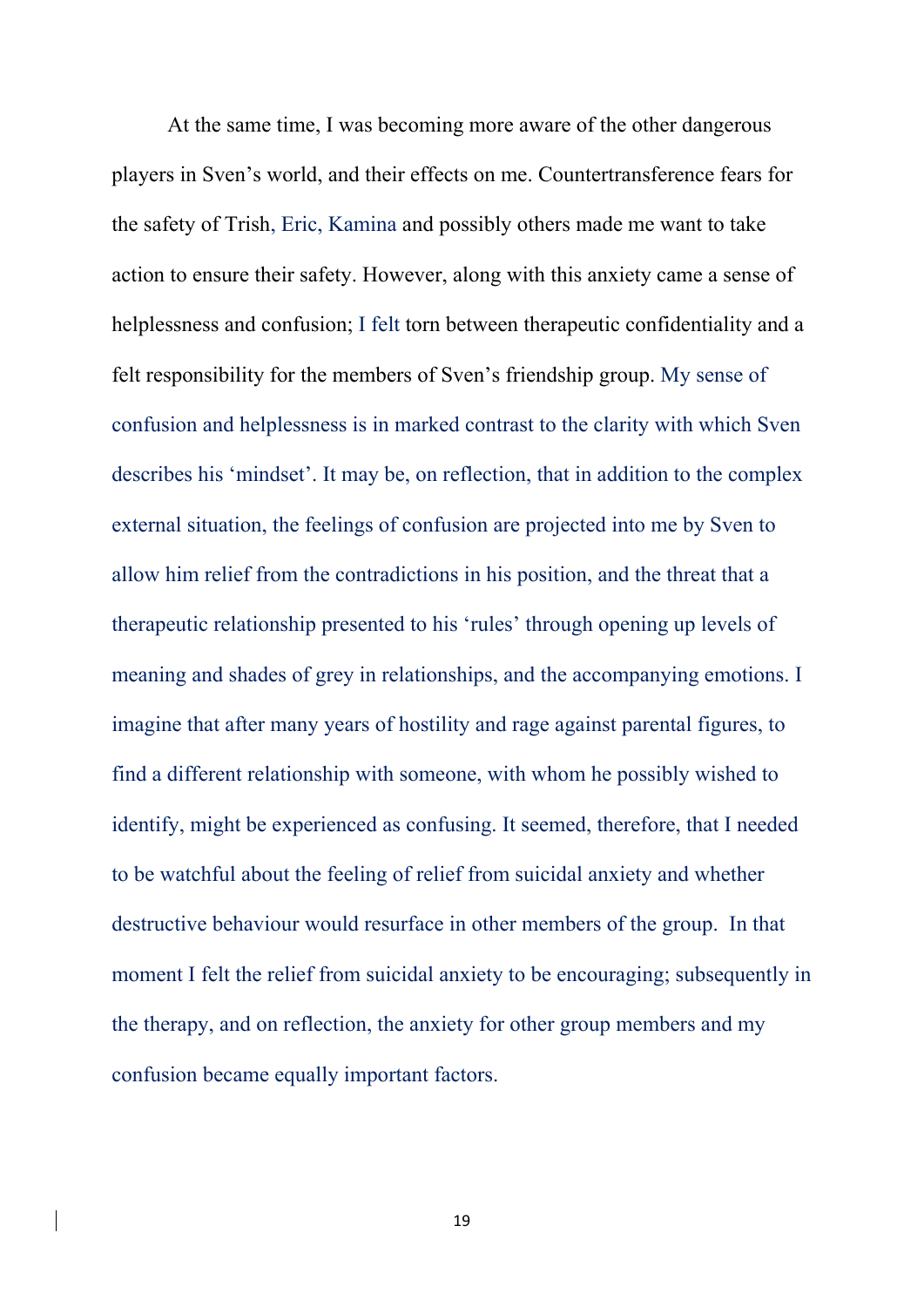In fact, as the school year ended Sven was determined to leave after graduation. He kept re-assuring himself, "I should be fine". He said he was no longer seriously suicidal: "It went away because I allowed myself to become part of the group and consider them friends, as opposed to just people that I hang out with. That's different." Though he had made changes and was clearly not himself actively suicidal he maintained 'Sven's rules' and I had the sense of being quite ruthlessly pushed away, perhaps as a consequence of having got too close and stirred up his longings for closeness and being able to rely on someone else.

## **Discussion:**

This case demonstrates some of the complex dynamics in working with a young man who for some years had suicidal thoughts and who made a serious suicide attempt. Within the therapy there is a continuous struggle to engage with the emotional and relational experiences that led to his suicidality, complicated by extensive suicidal behaviour in his peer group. Over time, a way of relating to Sven was found in his therapy so that he was able to make use of the therapy and also reveal and discuss a great deal about his ways of thinking about suicide. In this discussion we now focus on the role of projective identification in these processes, linking the theoretical position outlined earlier with what we have learnt from the clinical work.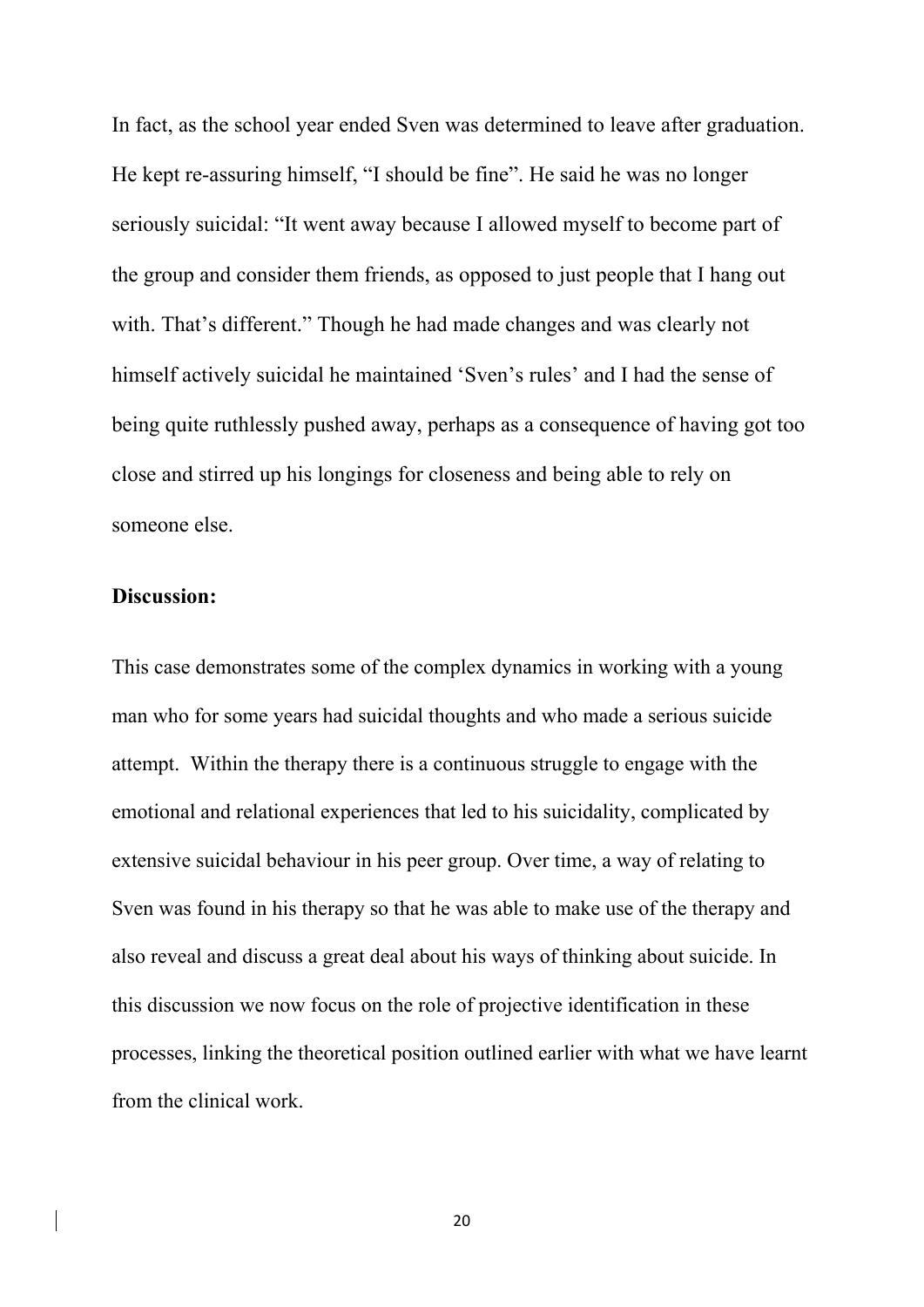It has often been noted that suicide can be understood as interpersonal, or dyadic; someone is –often unconsciously- hurting someone else (Bell, 2008). In adolescent suicide the interpersonal attack is simultaneously an attack on the self and the parental object (Laufer, 1985). Sven's suicidality is at one point described as an attack on his mother, whom he felt to be intrusive, taking for herself ownership of his achievements. He reached a suicidal solution to the problem of his mother ignoring his pleas not to remarry and move home, which he also experienced as extremely intrusive into his own life. This became an ideology – Sven's rules – which had the impact of powerfully projecting the responsibility for intimacy, emotional contact and safety into his therapist. The therapist was thus initially 'nudged' (Joseph, 1989) by Sven's projective identification into an active role, but as he became more aware of Sven's destructive projections, and was able to tolerate Sven's indifference to potential failures, and threats of premature termination, he was more able to recognise and tolerate Sven's unwanted feelings that were projected into him, enabling Sven to overcome his own hostility and aggression, which he had turned on himself. This appeared to have a somewhat lasting effect, as his suicidality did not return. However, this therapeutic process was both informed and complicated by the suicidal behaviour in the peer group, and this leads to an alternative assessment of Sven's increased maturity and movement away from suicidal feelings.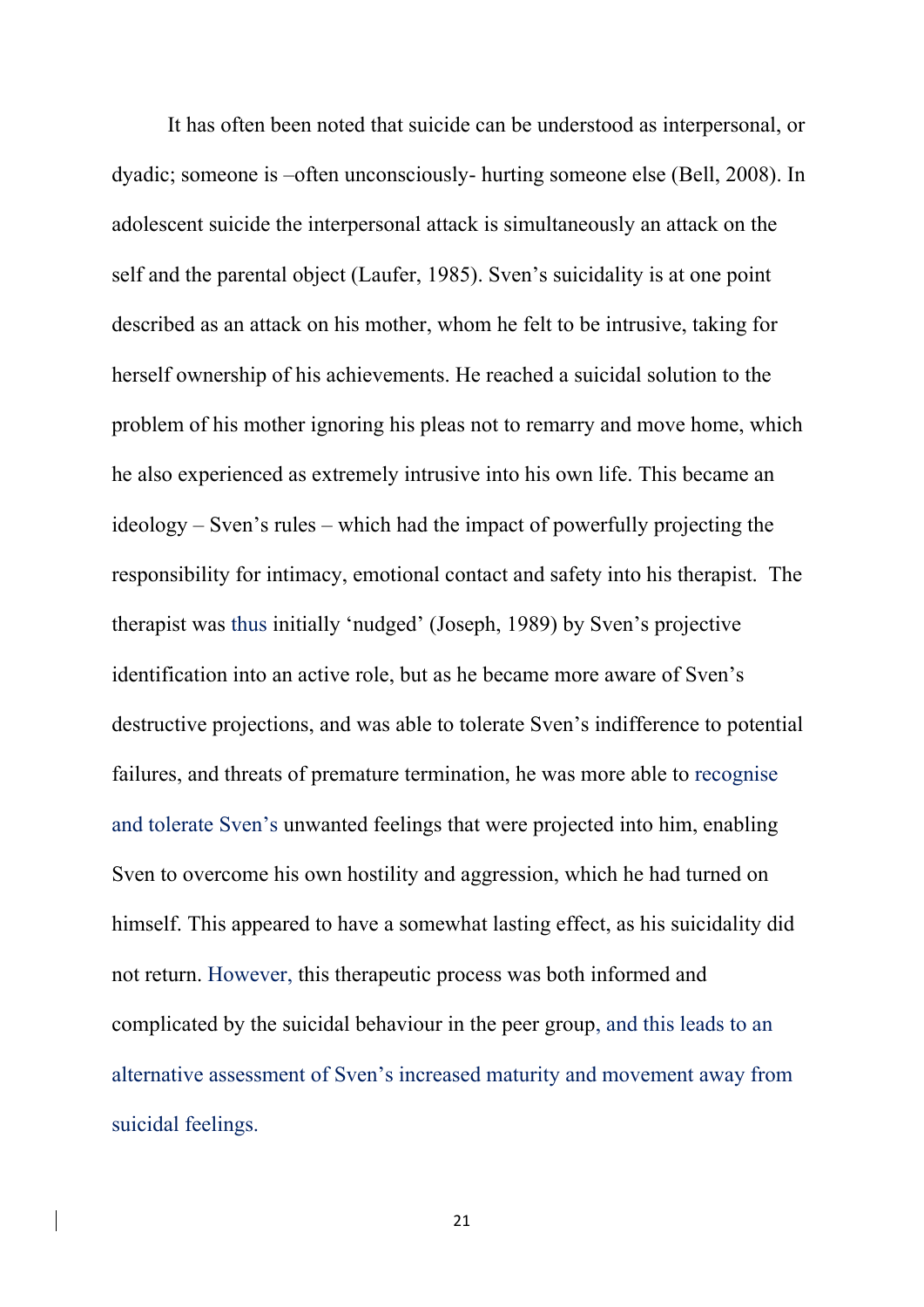## *Projective identification in the friendship group*

The assessment of dynamics in Sven's friendship group is necessarily partial and therefore involves an element of speculation, as the source of information is limited to Sven's account. The material about his peers can be understood as communications - including aspects probably projectively located in his friends - about Sven's internal relatedness as well as about the external social relations and the interplay of projections in the group.

 As it has been widely recognised that projective identification plays an important role in intense friendship groups, we start by proposing that this group will follow this general tenet. The important issue, then, is to explore characteristics of projective identification in this suicidal group, and how these lead to or promote suicidal behaviour. We suggest that this group of social peers influenced each other through their shared and projected disappointment and rage at family caretakers. We have strong evidence this is the case with Sven himself and this fits with the view that susceptible youngsters, particularly those with impaired ego strengths, may turn their rage at inadequate caretaking in the present, on themselves or others in their immediate group, through projective identification (Shapiro, 2009). From this viewpoint, we can approach understanding the role of projective identification in this group through two aspects of the material available from Sven's psychotherapy; these are, firstly,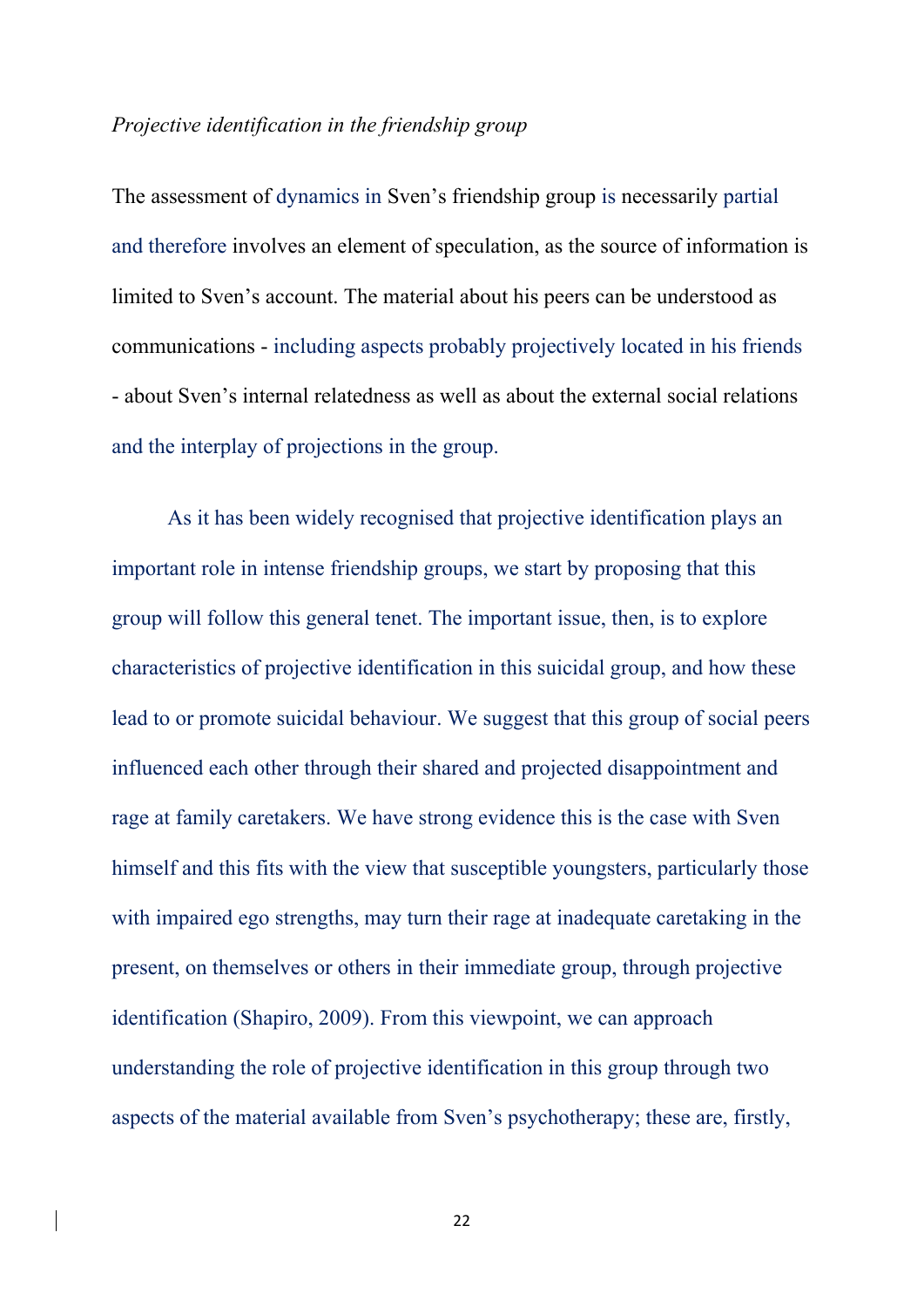how the therapist's counter-transference informs understanding, and, secondly, the patterns of relatedness identified in the group, based on Sven's accounts.

Aspects of the counter transference have been discussed in the case report and above with the focus on Sven's individual psychotherapy. As the awareness of the suicidal group developed in the course of therapy, experiences of anxiety about destructive projections, relief, confusion and helplessness were important. When Sven generated relief in the therapist – that he was not suicidal –and, subsequently, confusion and helplessness – that other members of the group may be at suicidal risk, these provided indications of the quality of projective processes operating in the group. These ideas, which arise partly through reflection on the case material and thus could not be tested at the time, can now be thought of in relation to the knowledge of the group dynamics gained through Sven's accounts.

We gain some access to understanding the processes in the groups through identifying, from the history of the friendship group as described by Sven, two distinct ways of relating, which map to the earlier discussion of group and gang dynamics. In the first of these patterns, which has points of contact with a gang dynamic, or 'ganging up', associations between individuals are motivated by 'hanging out' rather than true friendship and there appear to be reduced morality or codes of conduct to guide the participants. Thus Sven does not pick up the phone when Eric is suicidal, he complains about Eric's wish for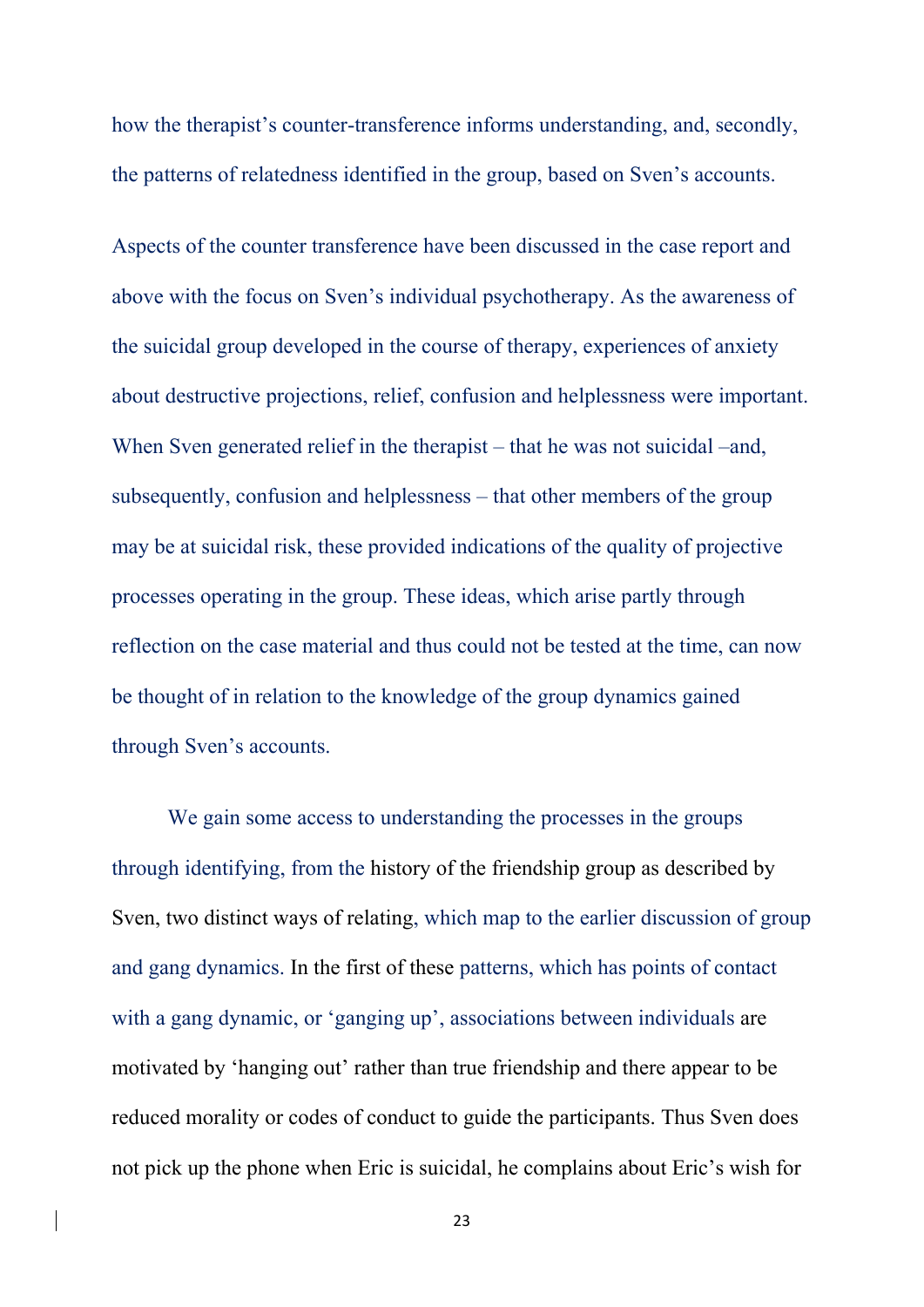a more intimate 'best friend' relationship with him, and there is no ethical regard for others' relationships; Sven and Kamina get sexually involved whilst she is Eric's girlfriend. In this mode of relatedness the group is the receptacle for projections and narcissistic needs, and has all the characteristics of the paranoid-schizoid position (Klein, 1946) including greed, cruelty (by omission and commission) as well as self-destructive thoughts and impulses that are passed projectively from one to another of the group members. They have high valency for combining with other group members who share their lack of concern for the wellbeing of anyone else, summed up by the idea Sven elaborates of a 'suicidal mindset', in which it is stated that if suicide is good enough for one, it is good enough for all; a dictum emanating therefore from a particularly cruel superego.

This is further underscored by Sven's self-organization (i.e. his rules of life stress that you don't reveal too much about yourself, and try not to lie, except to protect yourself). This narcissistic mode of relating appears to have a family resemblance to the notion of 'ganging up' discussed earlier, which can be applied here to provide a way of thinking about the possible ways of functioning in the group. The ganging-up functioning of this group accords with 'gang mentality' in which there is "the evasion of feelings of guilt, by projecting all responsibility for exercising ethical judgment" (Meltzer, 1984, p. 166). That this responsibility is projected by Sven into the therapist indicates this is split-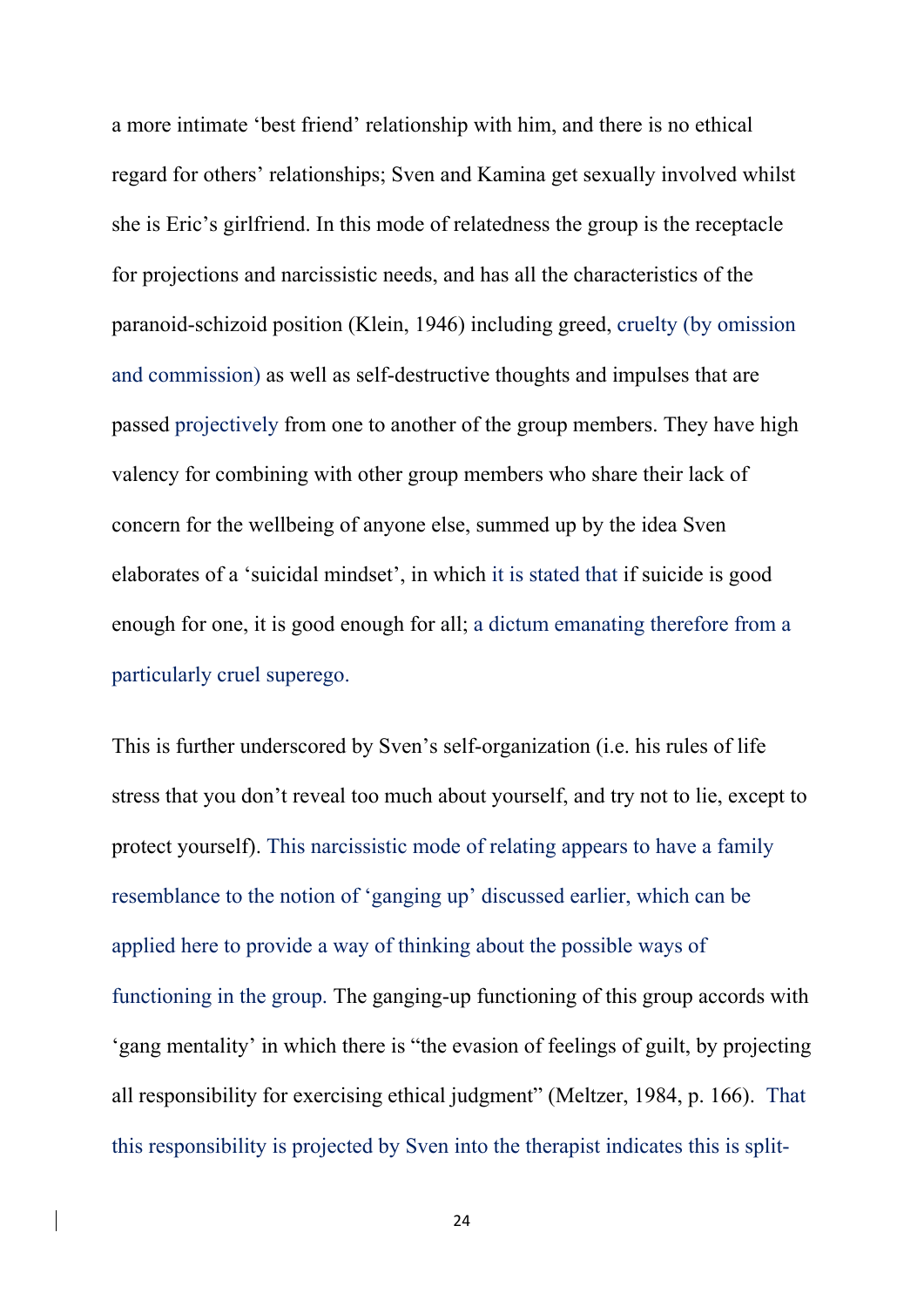off, projected and located outside the group and suicidal behaviour expresses the hostility to and disappointment of parental figures, which is consistent with other formulations of the meaning of suicidal behaviour as an attack on the parental object (Laufer 1985).

 The second mode of operation in the group appears quite different: friendship matters, and individuals rally to the needs of others, as illustrated by Sven's actions to save Trish. Recognition of responsibility for the effects of one's behaviour on others can lead to a sense of guilt. For example Sven felt unbearably guilty that Kamina had ended her relationship with Eric. The possibility of ethical action and individuality is restored. However, when the associated emotions are overwhelming, there can be a tendency to act projectively in order to rid oneself of these feelings. When projective identifications are contained within a relationship, there follows greater capacity to manage feelings by thinking within relationships rather than by projective action. In this second mode of group relatedness, as illustrated by Sven's material, there is a better connection with adults; Sven has an internalised sense in his mind of how he could talk to his therapist about Trish's suicide attempt, for example. The flexibility of this group (Waddell, 1998) between the two modes of operation suggests the vulnerability of the members to the destructive projections when their own defenses are regressed or compromised, and when there is limited containment of their emotional experiences.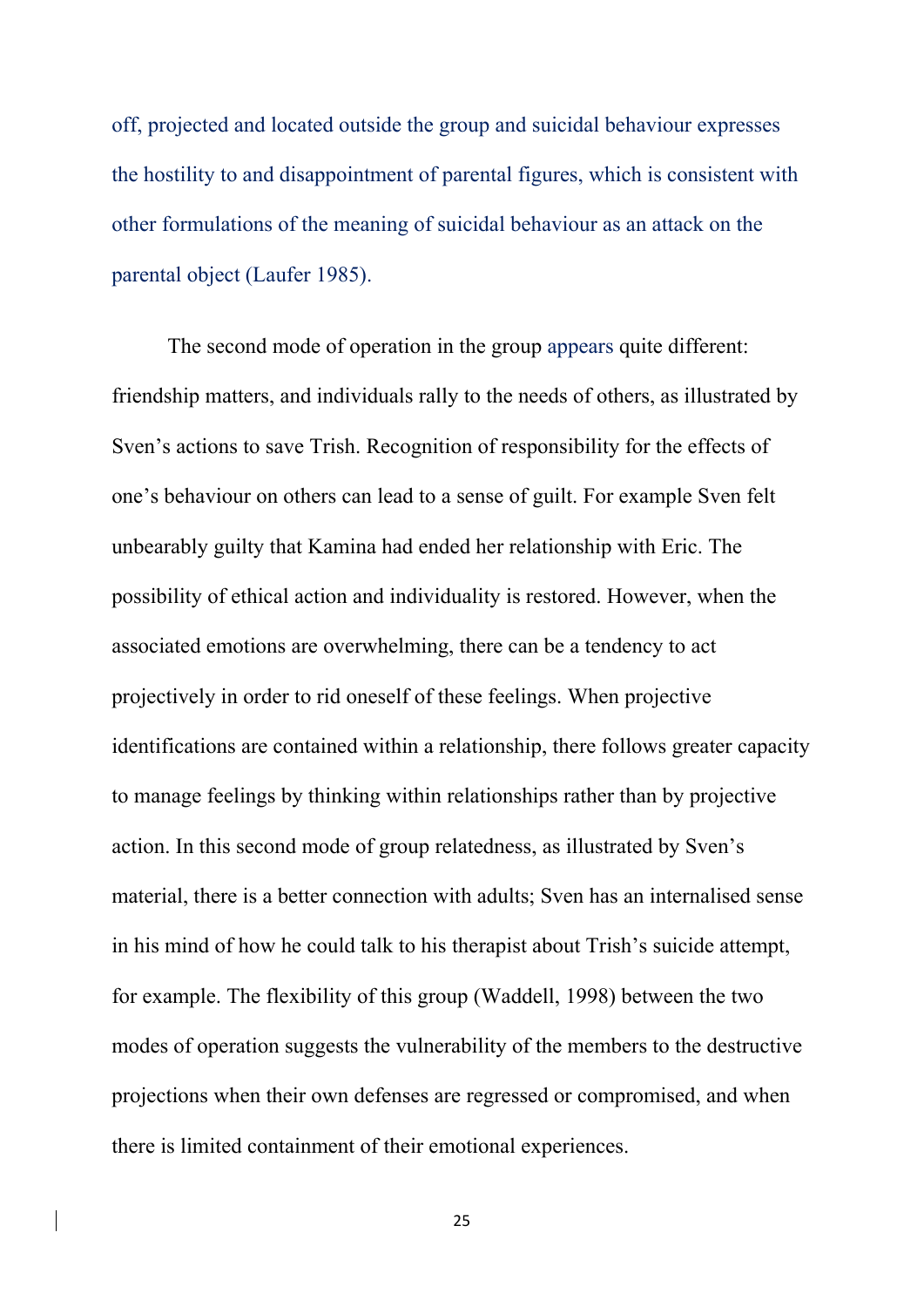However, this does not take into account some of the clinical data. The above discussion appears to characterise Sven's different modes of relating to two suicide attempts in his peer group. It is important to note, that firstly, when saving Trish he may be projectively identified with his therapist. And, secondly, whilst he shows greater concern for others ('I handled it in a mature way'), at that same time other members of the group are considering suicide. Suicidal behaviour has shifted within the group; firstly Eric and Sven made suicide attempts close in time to each other; later Trish and Kamina also made attempts (though the latter has not been discussed here). This suggests that the destructiveness of all group members becomes located in one person, through the projective identifications of the others, at a particular moment in time. It is an important speculative thought that the therapist's feelings of confusion and helplessness provide a hint of what might have been present in the minds of the group members, who were not able to bear these feelings but need to find ways of avoiding, and in other ways defending against the complications these feelings bring about that results in suicidal action. In this hypothesis, one person is loaded with group suicidal feelings and impulses leaving others free therefore to be more reasonable, ethical and responsible. This possibility is important because, if it is the case, it has serious implications for understanding these events, and for treatment interventions. If this is what was occurring –and we cannot be sure, but need to raise the possibility - the patient's freeing through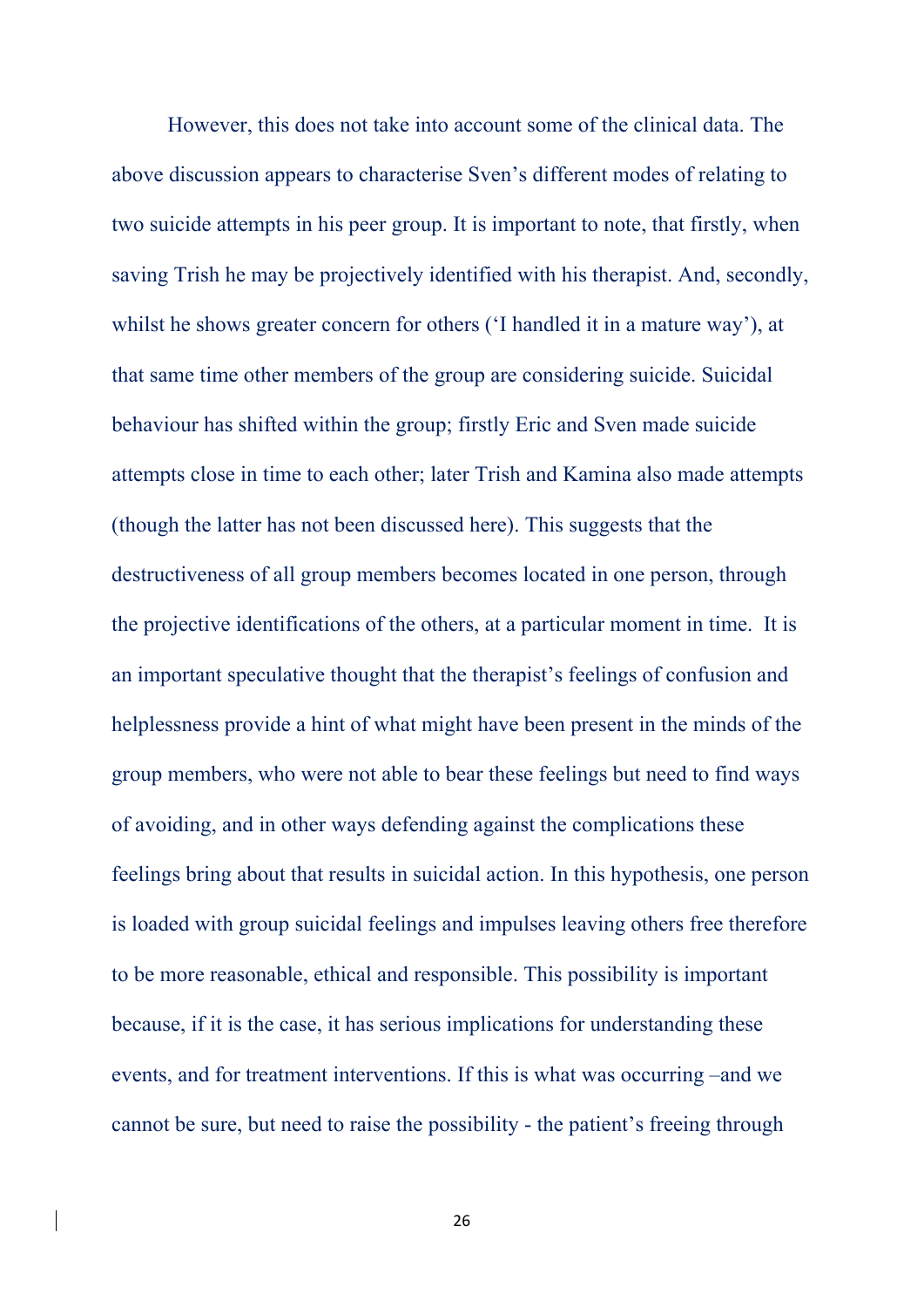projective identification of suicidal impulses might have, in particular circumstances such as these, the effect of putting other group members at risk.

#### *Individual psychotherapy and the group processes*

 The therapist who is treating the suicidal individual is faced with many challenges, which increase when the patient reveals that others in a peer group are known to be suicidal or acting self-destructively. Concerns about confidentiality limit what the therapist may reveal to others, even those who may be in a position to intervene. There is an exception for when someone's life is in danger, but this becomes a gray area when the self-attack is reported some time after the occurrence or when the party involved is hard to identify. In this case it is important to emphasise that knowledge about the group emerged over time and had to be processed and responded to as and when new information arrived. Sometimes the veracity of the information is unclear; fantasy may be presented as true facts and important feelings and positions are split-off into different parts of a complicated system consisting of therapist, patient, group members and social organisations (e.g. the school). There are always contradictions and potential losses, including the potential loss of the therapeutic relationship, which therefore increases the risks for the identified patient, and, as the therapist has partial access to the unconscious processes in the group, to other group members. Sven himself pointed out the contradictions in these ethical dilemmas that are not easily resolved: when, forbidding the spread of information (Sven's first rule) he said: "In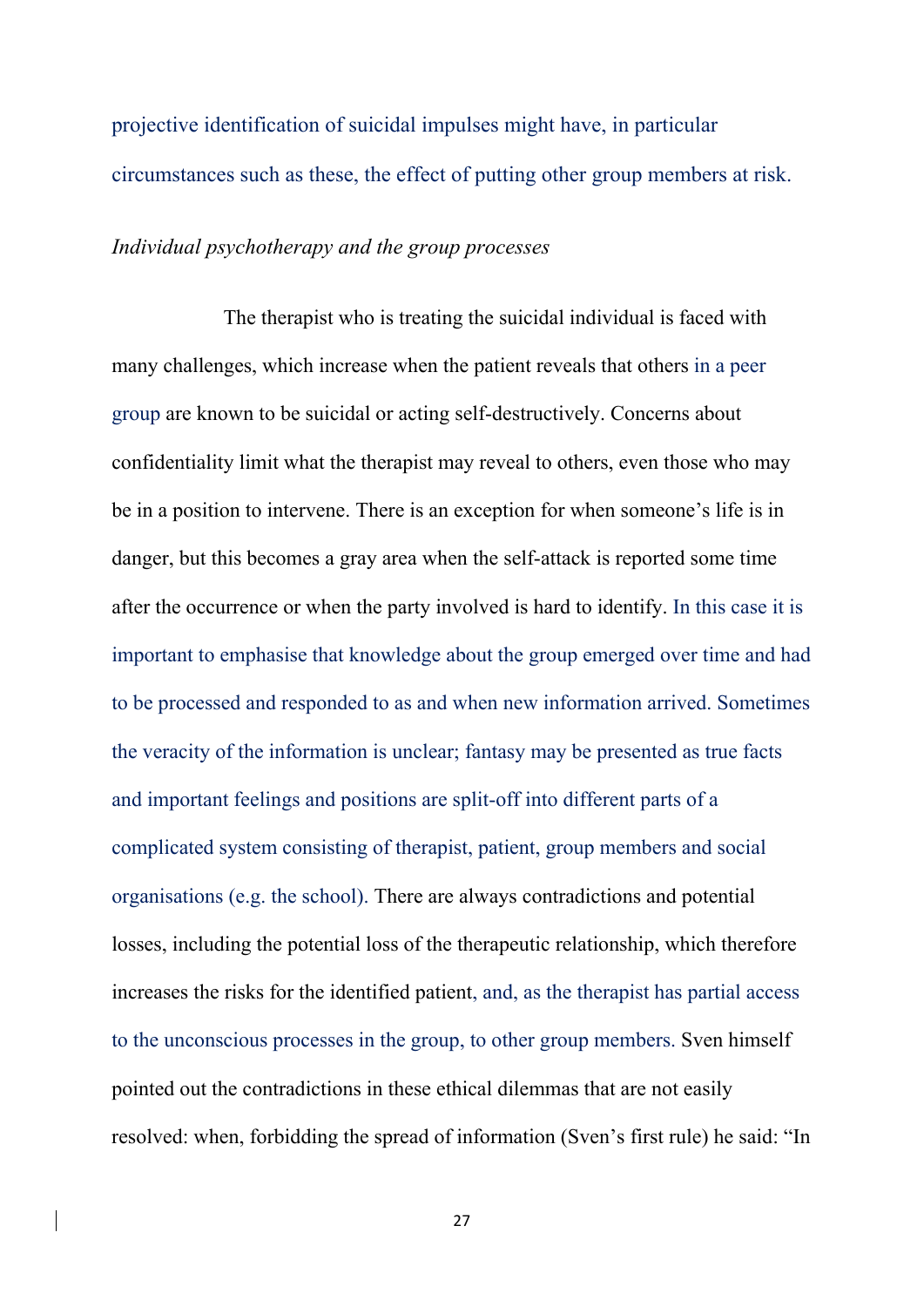therapy everything is confidential unless someone is in danger. But that's the whole point of therapy, to talk about the most important things".

 The therapist hearing this material is a faced with a new characterization of 'evenly hovering attention'. The primary object of the treatment is the patient in the room; in addition there are safety concerns for the other individuals at risk from self-attack; and thirdly, there is the therapist's own emotional reaction to the traumatic violence and experience of helplessness. This 'evenly hovering attention' is stressful and exhausting, and through its ambiguity can be confusing, and may lead to withdrawal or enactments. Discussion in supervision or in the therapist's own psychotherapy may help lead to clarity of therapeutic action.

#### *Limitations*

We have described a suicidal group from the vantage point of the individual psychotherapist. The limitation of this article is that evidence emerges from data obtained through one individual's treatment enlarged by discussions with teachers and the school councilor. We do not have direct access to the other students and families and therefore conclusions about their internal experiences are speculative. The group under discussion is a friendship group. However, the literature on point clusters suggests that connections between suicidal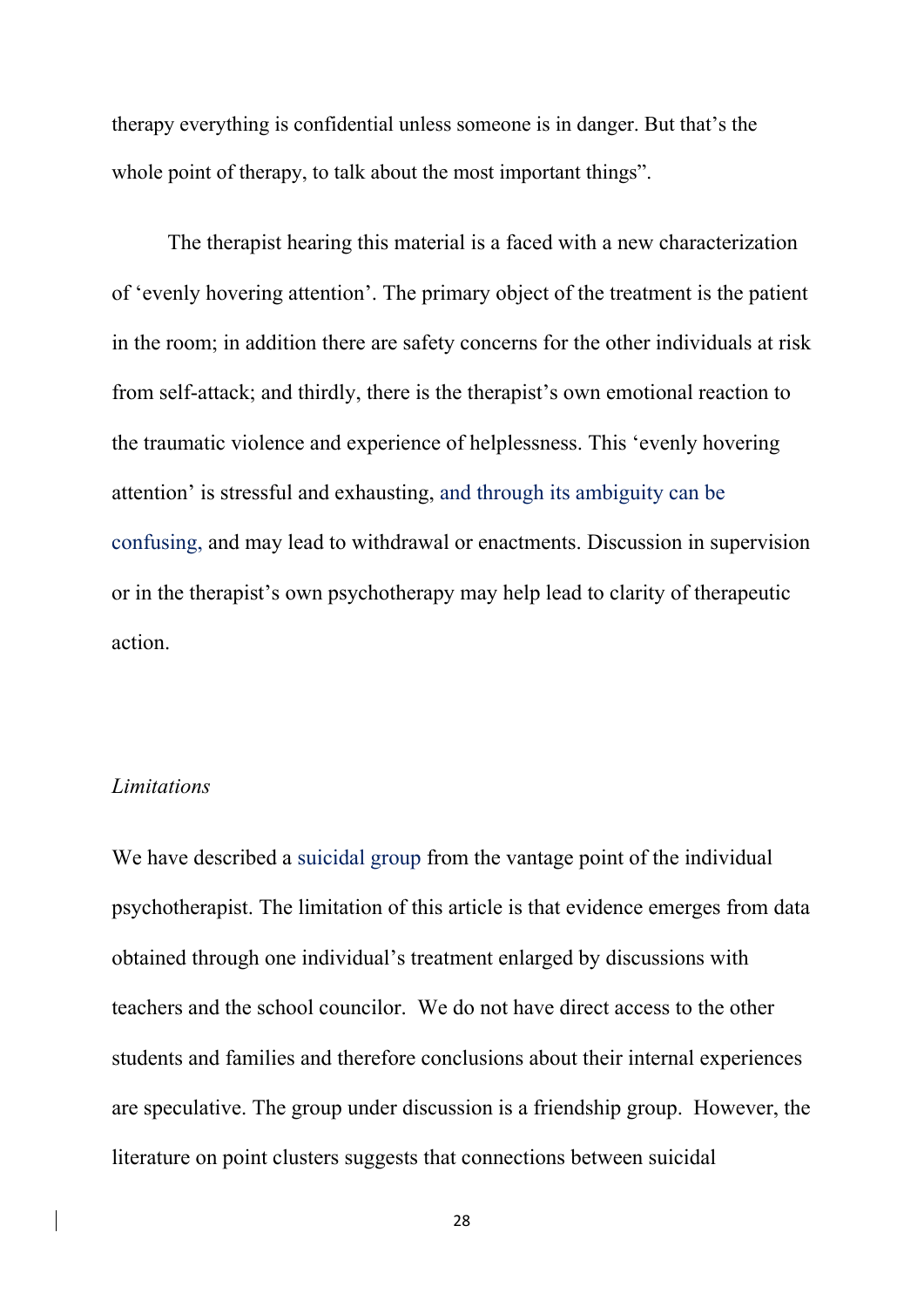individuals can be less formed or evident than in this example. We suggest the dynamics discussed here may be applied more widely to other groups, especially perhaps groups that are more internet based; however further investigation is necessary to evaluate this possibility.

## **Conclusion**

We describe a patient in psychotherapy following a suicide attempt who gradually reveals a group of at least four serious suicide attempts in his high school group. The destructiveness of the group relates to issues of containing or projecting internalized states of dysregulation. The clinical implications for treatment involve recognition of affective states and inner relatedness that may be communicated between vulnerable individuals and the need for communication within systems, and with the broader treatment team. Further discussion and appreciation of the dynamics of projective identification in these groups can help the understanding of important aspects of group suicidal behaviour, including point clusters, orient therapists to the need to consider group factors within the individual treatment, and play a role in suicide prevention. We have begun to chart the role of projective identification as a key explanation for the dynamics in group suicidal behavior. Whilst the information is restricted to the clinical material for one person, the approach appears to us to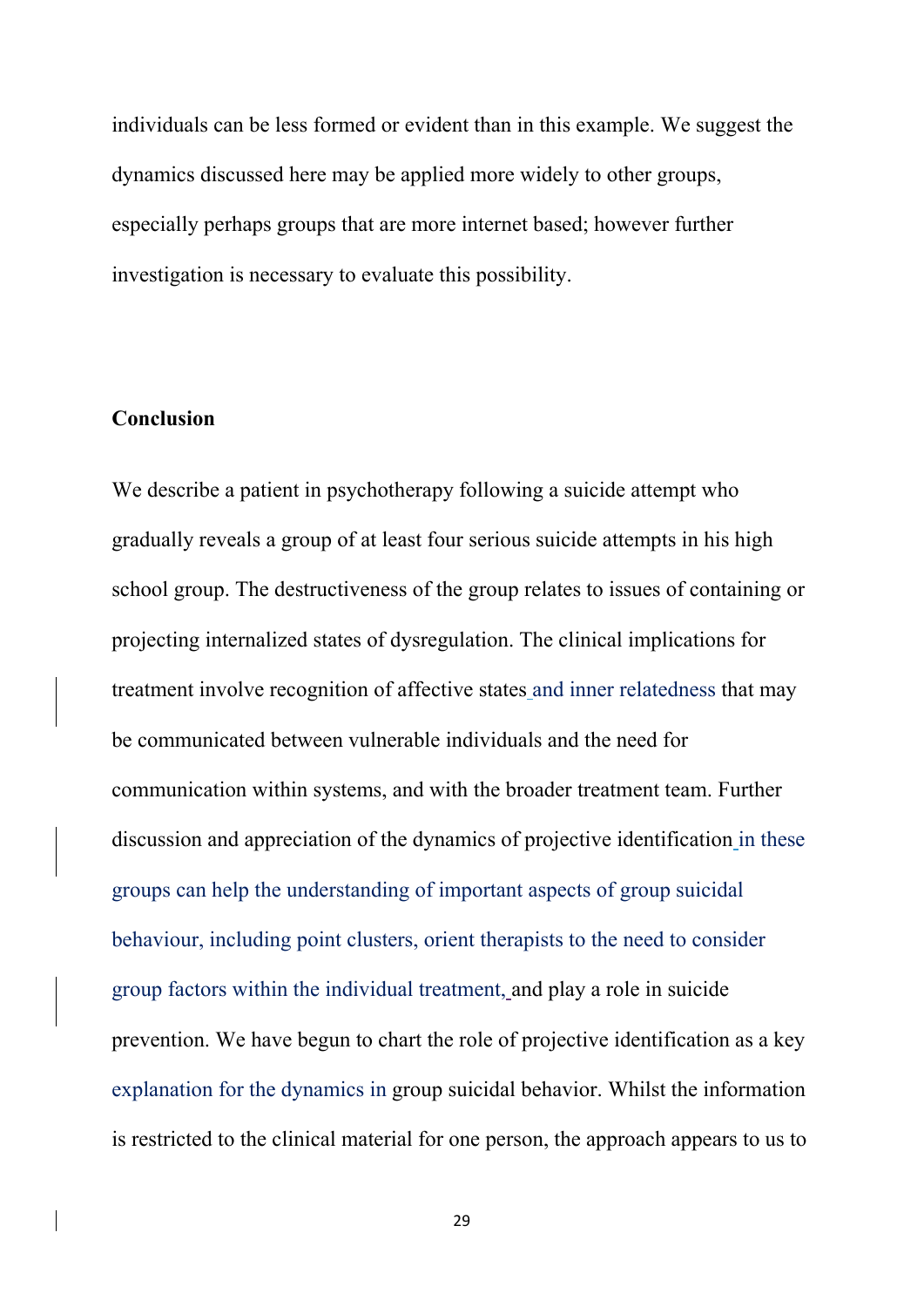hold promise for the further study of suicidal groups of young people and also for further discussion of the difficulties – practical, technical and ethical - faced in this important aspect of psychotherapeutic work.

## **References**

Anderson, R. (1999) Introduction, in Anastasopoulos, D., Laylou-Lignos, E.

and Waddell, M. Psychoanalytic Psychotherapy of the Severely Disturbed

Adolescent, London, Karnac

Armstrong, D. (2005) Organization in the Mind: Psychoanalysis, Group

Relations and Organizational Consultancy, London, Karnac

Author (2008a)

Author (2008b)

Austin, A.E., van den Heuvel, C., & Byard, R. W. (2011) *J Forensic Sci*. Nov; 56(6): 1528-30. doi: 10.1111/j.1556-4029.2011.01840.x. Epub 2011 Jul 25.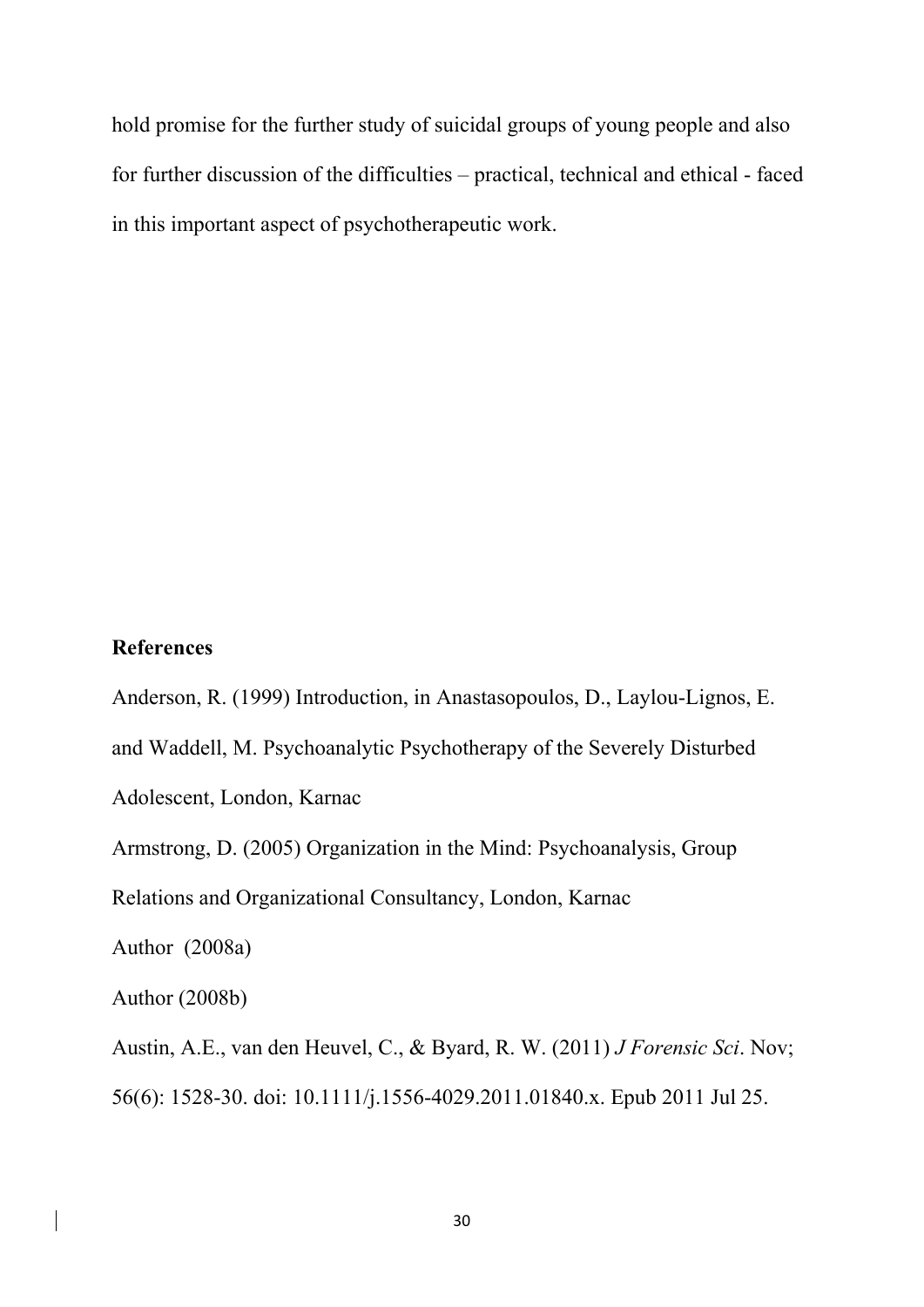Bandura, A. (1977). Self-efficacy: Toward a unifying theory of behavioral change. *Psychological Review*, 84, 191–215.

Berkowitz, L. (1984). Some effects of thoughts on anti- and pro-social influences of media effects. *Psychological Bulletin*, 95, 410–427.

Bell, D. (2008) Who is killing what or whom? Some notes on the internal phenomenology of suicide, in Briggs, S. Lemma, A., Crouch, W. (eds.) Relating to self-harm and suicide: psychoanalytic perspectives on theory, practice and prevention. London, Routledge

Bion, W. (1961). Experiences in groups and other Papers. London Tavistock/Routledge

Bion, W. (1962). Experiences in Groups. London, Maresfield

Boyce, N. (2011). Suicide clusters: the undiscovered country. *Lancet.* Oct 22;378(9801):1452.

Chabrol, H. & Sztulman, H. (1997) Splitting And The Psychodynamics Of Adolescent And Young Adult Suicide Attempts, *International Journal of Psychoanalysis,* 78:1199-1208

Chotai, J. (2005). Suicide aggregation in relation to socio-demographic variables and the suicide method in a general population: Assortative susceptibility. *Nordic Journal of Psychiatry*, 59, 325–330.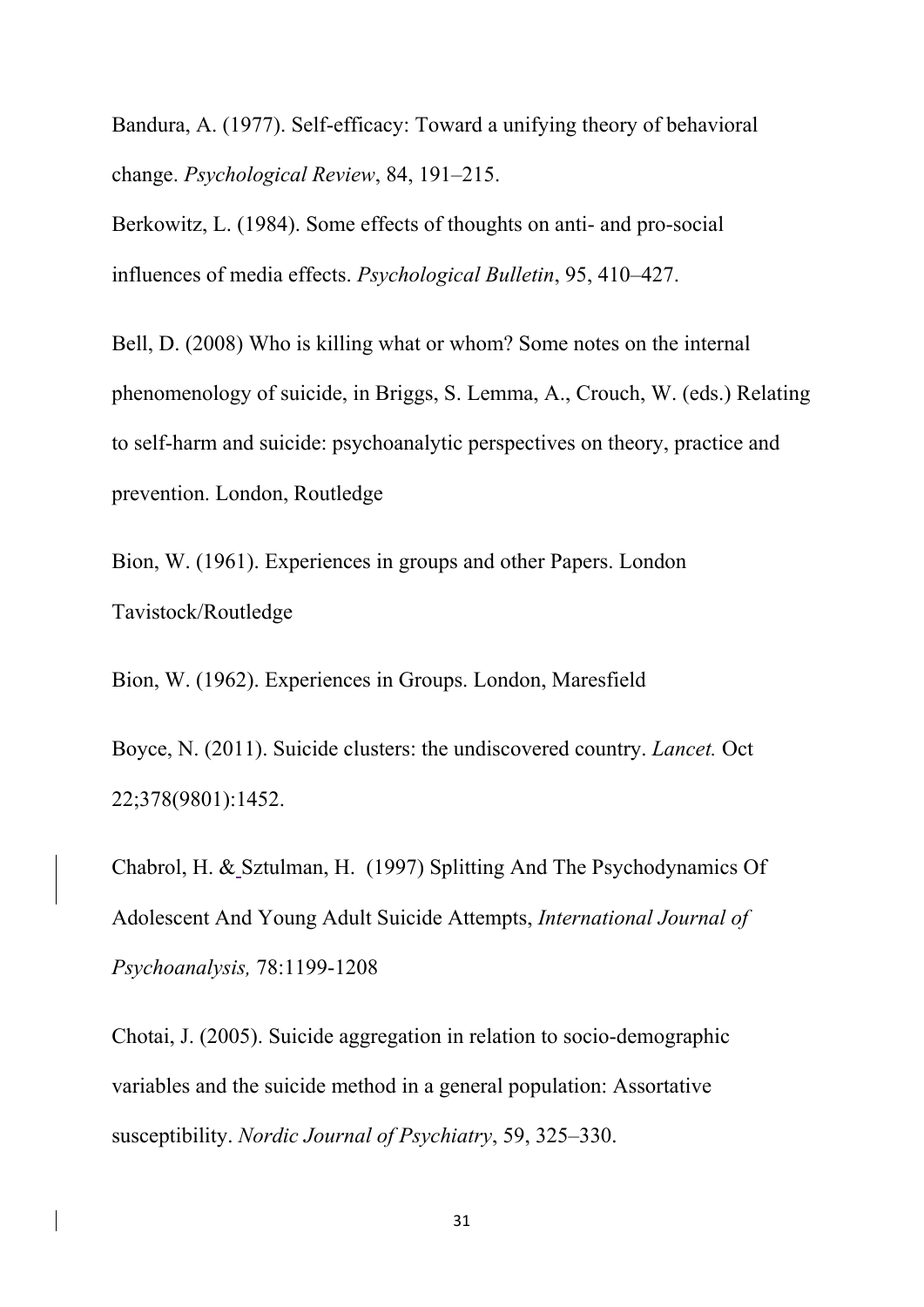Clarke, S. (2001) Clarke, S. (2001) 'Projective Identification: From Attack to Empathy?' Journal of Kleinian Studies http://www.humannature.com/ksej/vol2.htm

Durkheim, E. (1951). Suicide. London, England: Routledge. (Original work published 1897).

Freud, A. (1936). The Ego and the Mechanisms of Defense: The Writings of Anna Freud, Vol 2: New York: Int Univ Press, 1966

Goethe, J. W. (1774). The Sorrows of Young Werther. (German: *Die Leiden des jungen Werther).* Classics Library Complete Collection, transl. Michael Hulse, Penguin Books, 1989, ISBN 0-14-044503-X

Haw C, Hawton K, Niedzwiedz C, Platt S (2013) Suicide clusters: a review of risk factors and mechanisms, *Suicide Life Threat Behavior* 2013 Feb; 43(1): 97- 108. doi: 10.1111/j.1943-278X.2012.00130.x.

Halton, W. (1994) Some unconscious aspects of organizational life; contributions from psychoanalysis, in Obholzer, A. & Zagier Roberts, V. eds *The Unconscious at Work,* London, Routledge

Johansson L, Lindqvist, P and Eriksson, A. (2006). Teenage suicide cluster formation and contagion: Implications for primary care. *BMC Family Practice*, 7, 32.

Joiner, TE. (1999). The clustering and contagion of suicide. *Current Directions*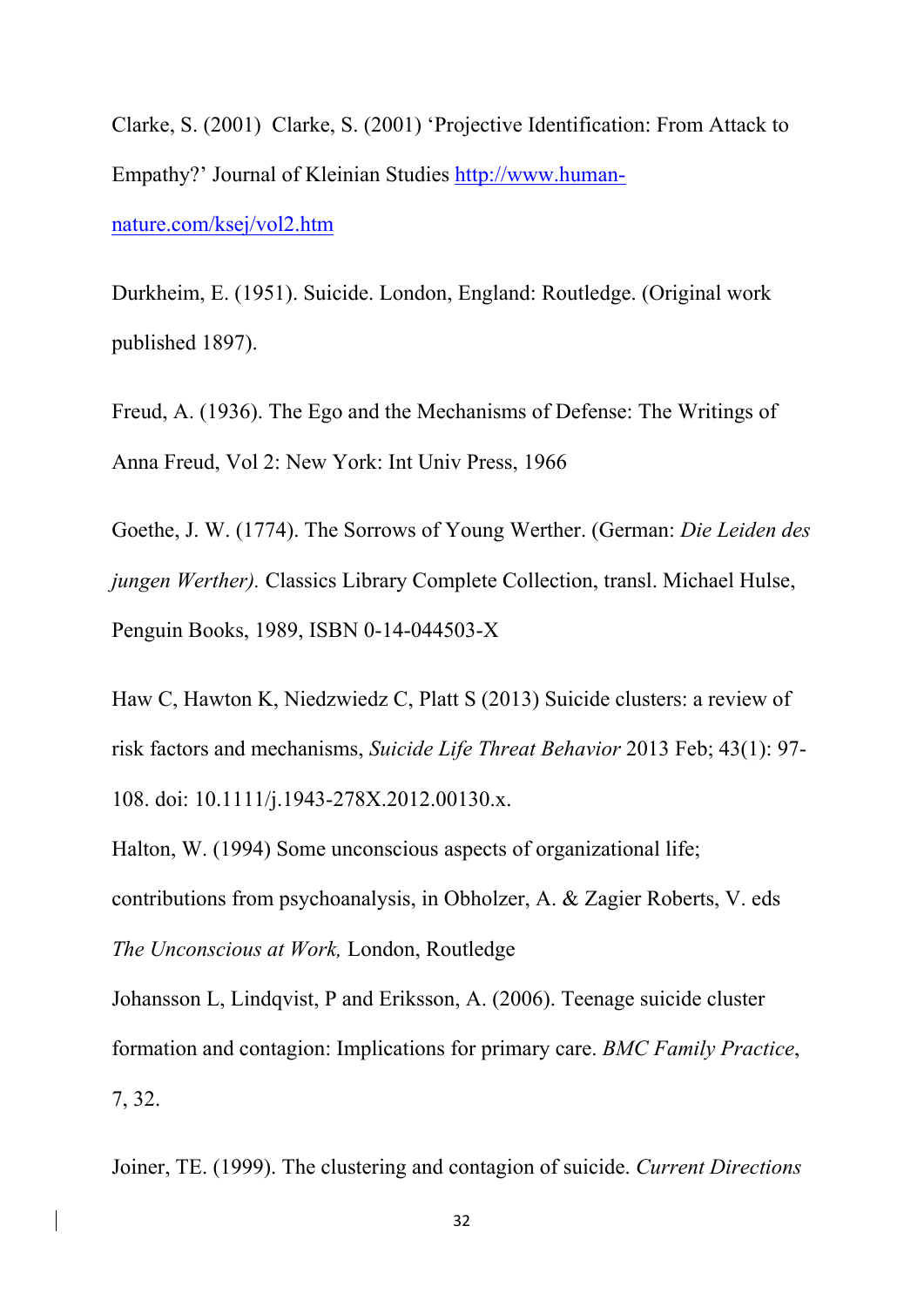*in Psychological Science*, 8, 89–92.

Jones P., Gunnell, D., Platt, S., Scourfield, J., Lloyd, K., Huxley, P., John, A., Kamran, B., Wells, C., & Dennis M. (2013). Identifying probable suicide clusters in wales using national mortality data. PLoS One. 2013 Aug 28;8(8):e71713. doi: 10.1371/journal.pone.0071713. eCollection 2013.

Klein, M. (1946). Notes on some schizoid mechanisms. Int J. Psycho-Anal., 27,

99-110 and in The Writings of Melanie Klein, London: Hogarth (1975).

Meltzer, D. (1984) Studies in Extended Metapsychology, Perthshire, Clunie Press

Sachs, M. & Eth, S. (1981). Pathological identification as a cause of suicide on an inpatient unit. *Hospital and Community Psychiatry*, 32, 36–40.

Shapiro, E.R. (2009). A View From Riggs: Treatment Resistance and Patient Authority—XII. Examined Living: A Psychodynamic Treatment System. *J. Amer. Acad. Psychoanal.,* 37:683-698.

Tainminen, T. (1992). Projective identification and suicide contagion. *Acta Psychiatrica Scandinavica,* 85, 449–452.

Waddell, M. (1998) Inside Lives: Psychoanalysis and the Growth of Personality, London, Karnac/Tavistock Clinic Series

Waddell, M. & Williams, G. (1991) Reflections on Perverse States of Mind, *Free Associations*, 2, 22, 203-213